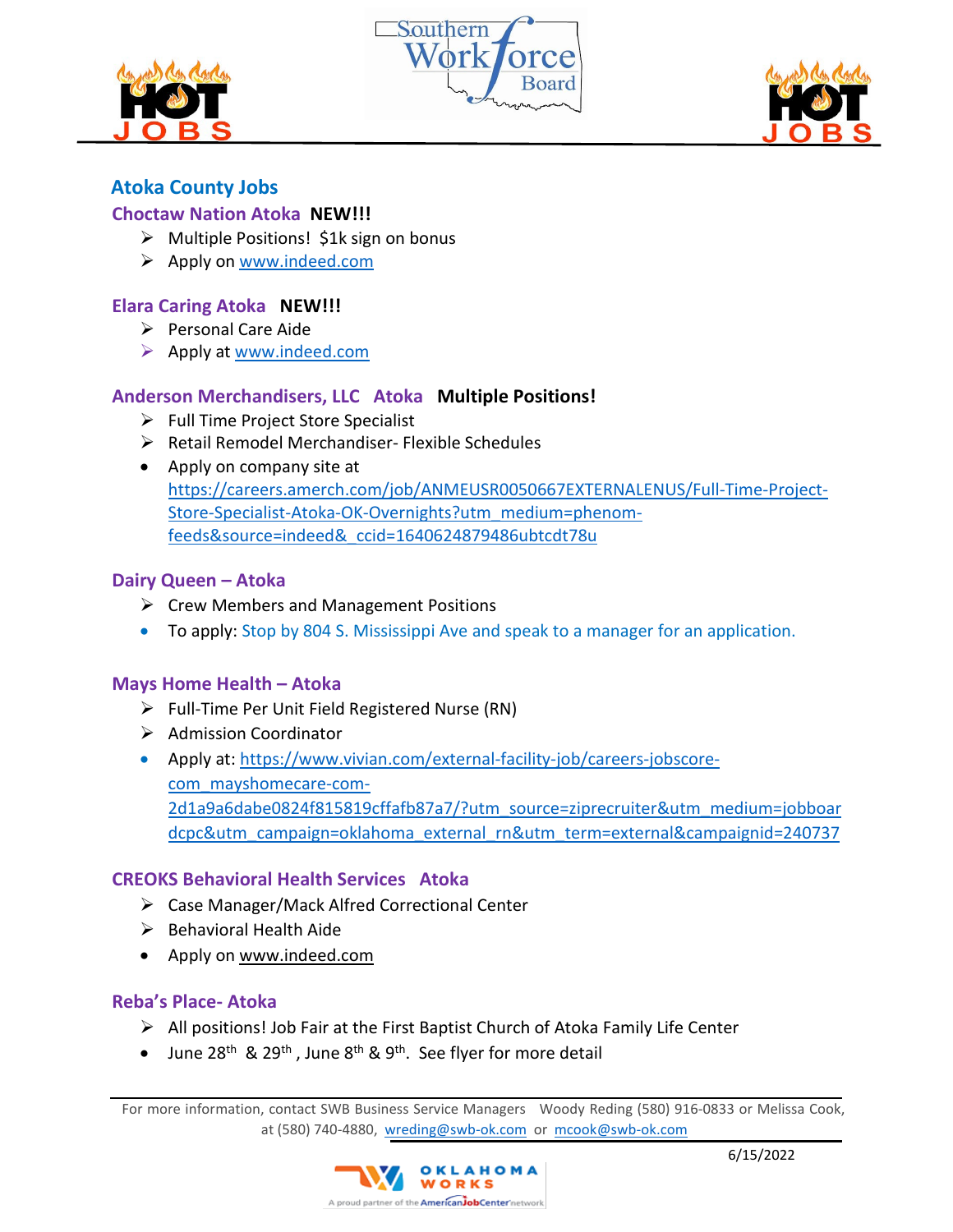





# **Atoka County Jobs (Continued)**

## **Walmart – Atoka**

- $\triangleright$  Auto Care Center
- Apply at:

[https://www.ziprecruiter.com/ojob/70b6157b2e3f75981f95b651b3ab093f?lvk=\\_qXWpA](https://www.ziprecruiter.com/ojob/70b6157b2e3f75981f95b651b3ab093f?lvk=_qXWpAE0NpGBdqv1EvN5TQ.--MUxrTdfmg&tsid=111000153&utm_campaign=43024&auth_token=_v4_e5c447f4cf68aaedd3c293026b16dd57261e8fac0f7c5e6316ab99de89b66587&expires=1654456088&contact_id=471a8f13) [E0NpGBdqv1EvN5TQ.--](https://www.ziprecruiter.com/ojob/70b6157b2e3f75981f95b651b3ab093f?lvk=_qXWpAE0NpGBdqv1EvN5TQ.--MUxrTdfmg&tsid=111000153&utm_campaign=43024&auth_token=_v4_e5c447f4cf68aaedd3c293026b16dd57261e8fac0f7c5e6316ab99de89b66587&expires=1654456088&contact_id=471a8f13) [MUxrTdfmg&tsid=111000153&utm\\_campaign=43024&auth\\_token=\\_v4\\_e5c447f4cf68aa](https://www.ziprecruiter.com/ojob/70b6157b2e3f75981f95b651b3ab093f?lvk=_qXWpAE0NpGBdqv1EvN5TQ.--MUxrTdfmg&tsid=111000153&utm_campaign=43024&auth_token=_v4_e5c447f4cf68aaedd3c293026b16dd57261e8fac0f7c5e6316ab99de89b66587&expires=1654456088&contact_id=471a8f13) [edd3c293026b16dd57261e8fac0f7c5e6316ab99de89b66587&expires=1654456088&con](https://www.ziprecruiter.com/ojob/70b6157b2e3f75981f95b651b3ab093f?lvk=_qXWpAE0NpGBdqv1EvN5TQ.--MUxrTdfmg&tsid=111000153&utm_campaign=43024&auth_token=_v4_e5c447f4cf68aaedd3c293026b16dd57261e8fac0f7c5e6316ab99de89b66587&expires=1654456088&contact_id=471a8f13) [tact\\_id=471a8f13](https://www.ziprecruiter.com/ojob/70b6157b2e3f75981f95b651b3ab093f?lvk=_qXWpAE0NpGBdqv1EvN5TQ.--MUxrTdfmg&tsid=111000153&utm_campaign=43024&auth_token=_v4_e5c447f4cf68aaedd3c293026b16dd57261e8fac0f7c5e6316ab99de89b66587&expires=1654456088&contact_id=471a8f13)

## **Creoks Behavioral Health Services – Atoka**

- Case Manager / Howard McLeod
	- Apply at: [https://www.indeed.com/l-Atoka-County,-OK](https://www.indeed.com/l-Atoka-County,-OK-jobs.html?vjk=c3be2153197d9cf1&advn=909881510435269)[jobs.html?vjk=c3be2153197d9cf1&advn=909881510435269](https://www.indeed.com/l-Atoka-County,-OK-jobs.html?vjk=c3be2153197d9cf1&advn=909881510435269)

## **[LafargeHolcim in the US](https://www.indeed.com/cmp/Holcim?campaignid=mobvjcmp&from=mobviewjob&tk=1g4dsgcibr09i800&fromjk=73b0684a7bffa307) – Stringtown**

- $\triangleright$  Equipment Operator
	- Apply at: [https://www.indeed.com/l-Atoka-County,-OK](https://www.indeed.com/l-Atoka-County,-OK-jobs.html?vjk=cc8d7d8ea9c2df52&advn=5356629053499713)[jobs.html?vjk=cc8d7d8ea9c2df52&advn=5356629053499713](https://www.indeed.com/l-Atoka-County,-OK-jobs.html?vjk=cc8d7d8ea9c2df52&advn=5356629053499713)

# **Bryan County Jobs**

## **Choctaw Nation Durant NEW!!! Multiple positions Available!!!**

- $\triangleright$  Multiple Positions! \$1k sign on bonus
- $\triangleright$  Apply on [www.indeed.com](http://www.indeed.com/)

## **First United Bank Durant NEW!!!**

- $\triangleright$  Relationship Banker I
- Apply on company site at [https://osv-firstunited.wd5.myworkdayjobs.com/en-](https://osv-firstunited.wd5.myworkdayjobs.com/en-US/FUBCareersite/job/Durant-OK/Relationship-Banker-I_R03536?jobPipeline=Indeed)[US/FUBCareersite/job/Durant-OK/Relationship-Banker-I\\_R03536?jobPipeline=Indeed](https://osv-firstunited.wd5.myworkdayjobs.com/en-US/FUBCareersite/job/Durant-OK/Relationship-Banker-I_R03536?jobPipeline=Indeed)

### **Vision Bank Durant New!!!**

- $\triangleright$  Loan Associate
- $\triangleright$  Apply on company site at [https://www.paycomonline.net/v4/ats/web.php/jobs/ViewJobDetails?job=78278&client](https://www.paycomonline.net/v4/ats/web.php/jobs/ViewJobDetails?job=78278&clientkey=57DF284A35A8526BE305FDAA801347DD&source=Indeed) [key=57DF284A35A8526BE305FDAA801347DD&source=Indeed](https://www.paycomonline.net/v4/ats/web.php/jobs/ViewJobDetails?job=78278&clientkey=57DF284A35A8526BE305FDAA801347DD&source=Indeed)

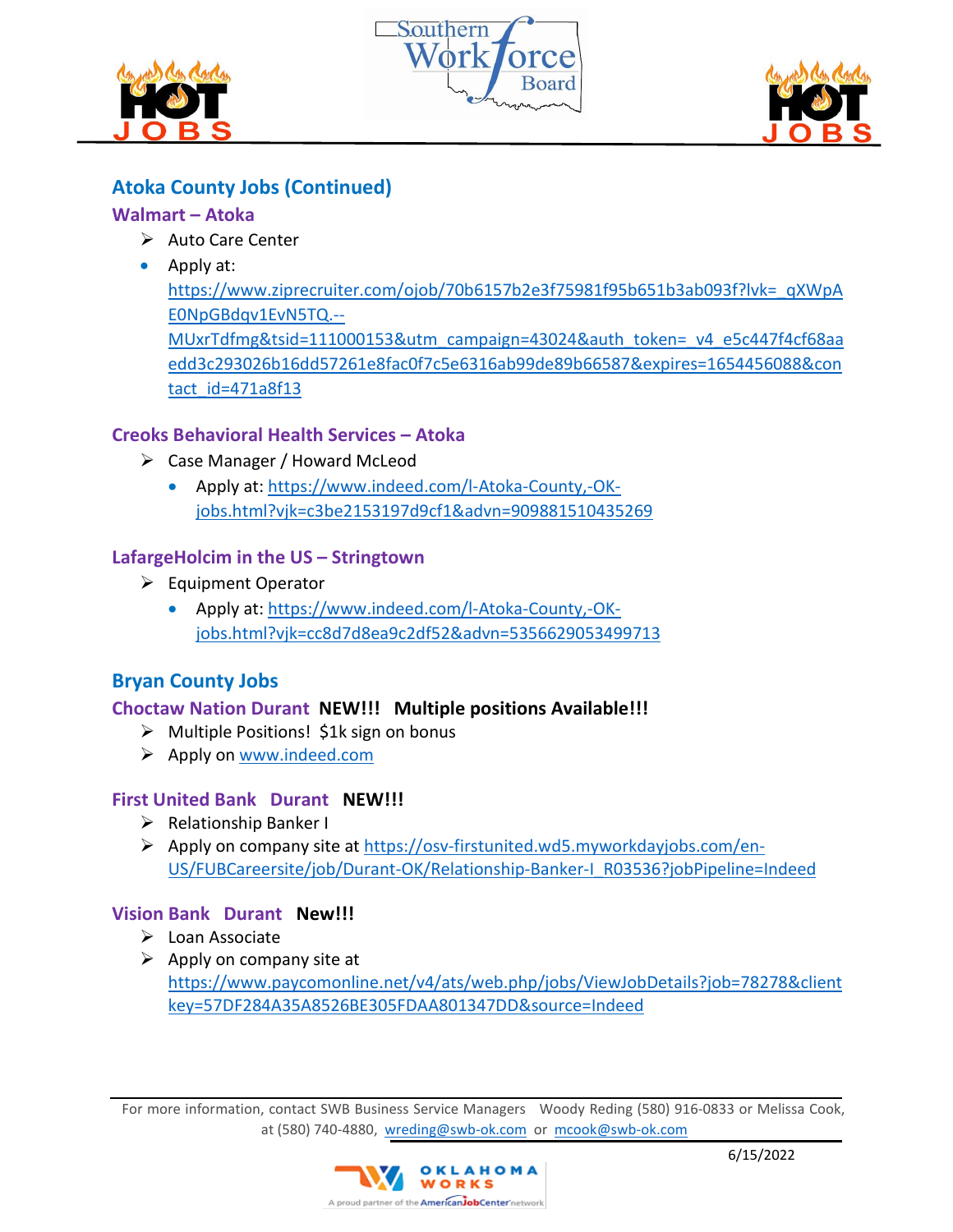





# **Bryan County Jobs (Continued)**

## **Lighthouse Behavioral Wellness Centers NEW!!!**

- $\triangleright$  Psych Tech/Recovery Support Specialist (RSS)
	- Apply on company site at [https://www.paycomonline.net/v4/ats/web.php/jobs/ViewJobDetails?job=37812&cli](https://www.paycomonline.net/v4/ats/web.php/jobs/ViewJobDetails?job=37812&clientkey=5DF361FEC8F01C5FCC99125349DFC1E3&source=Indeed) [entkey=5DF361FEC8F01C5FCC99125349DFC1E3&source=Indeed](https://www.paycomonline.net/v4/ats/web.php/jobs/ViewJobDetails?job=37812&clientkey=5DF361FEC8F01C5FCC99125349DFC1E3&source=Indeed)

### **Lowes Durant NEW!!!**

- ▶ Operations ASM
- Apply on company site at [https://talent.lowes.com/us/en/job/2353358BR/Operations-](https://talent.lowes.com/us/en/job/2353358BR/Operations-ASM&utm_source=617IndeedOrganic)[ASM&utm\\_source=617IndeedOrganic](https://talent.lowes.com/us/en/job/2353358BR/Operations-ASM&utm_source=617IndeedOrganic)

#### **Cato Corporation NEW!!!**

- $\triangleright$  Assistant Manager
- Apply at [www.indeed.com](http://www.indeed.com/)

### **Allied Stone Durant NEW!!!**

- Project Coordinator
- Apply on [www.indeed.com](http://www.indeed.com/)

### **Rugged Earth Outfitters Durant NEW!!! Multiple positions Available!**

- $\triangleright$  Supervisor
- $\triangleright$  Retail Sales
- Apply on company site at [https://jobs.chattr.ai/beallsoutlet/cf1e1cb1-3ac0-4921-b953-](https://jobs.chattr.ai/beallsoutlet/cf1e1cb1-3ac0-4921-b953-90c4d72dcf84?utm_source=Indeed) [90c4d72dcf84?utm\\_source=Indeed](https://jobs.chattr.ai/beallsoutlet/cf1e1cb1-3ac0-4921-b953-90c4d72dcf84?utm_source=Indeed)

### **Commercial Metals Company Durant NEW!!!**

- $\triangleright$  Mill Support Operator
- Apply on company site at [https://jobs.cmc.com/job/Durant-Mill-Support-Operator-OK-](https://jobs.cmc.com/job/Durant-Mill-Support-Operator-OK-74701/875841300/?feedId=315700&utm_source=Indeed&utm_campaign=CMC_Indeed)[74701/875841300/?feedId=315700&utm\\_source=Indeed&utm\\_campaign=CMC\\_Indeed](https://jobs.cmc.com/job/Durant-Mill-Support-Operator-OK-74701/875841300/?feedId=315700&utm_source=Indeed&utm_campaign=CMC_Indeed)

### **Oklahoma Human Services NEW!!!**

- $\triangleright$  Child Welfare Specialist I/II
- Apply on [www.indeed.com](http://www.indeed.com/)

### **CMC Steel – Durant**

- $\triangleright$  Full Time Operator to Management Positions
- Apply at: [https://stage.cmc.com/careers/...](https://stage.cmc.com/careers/Durant-OK.aspx)

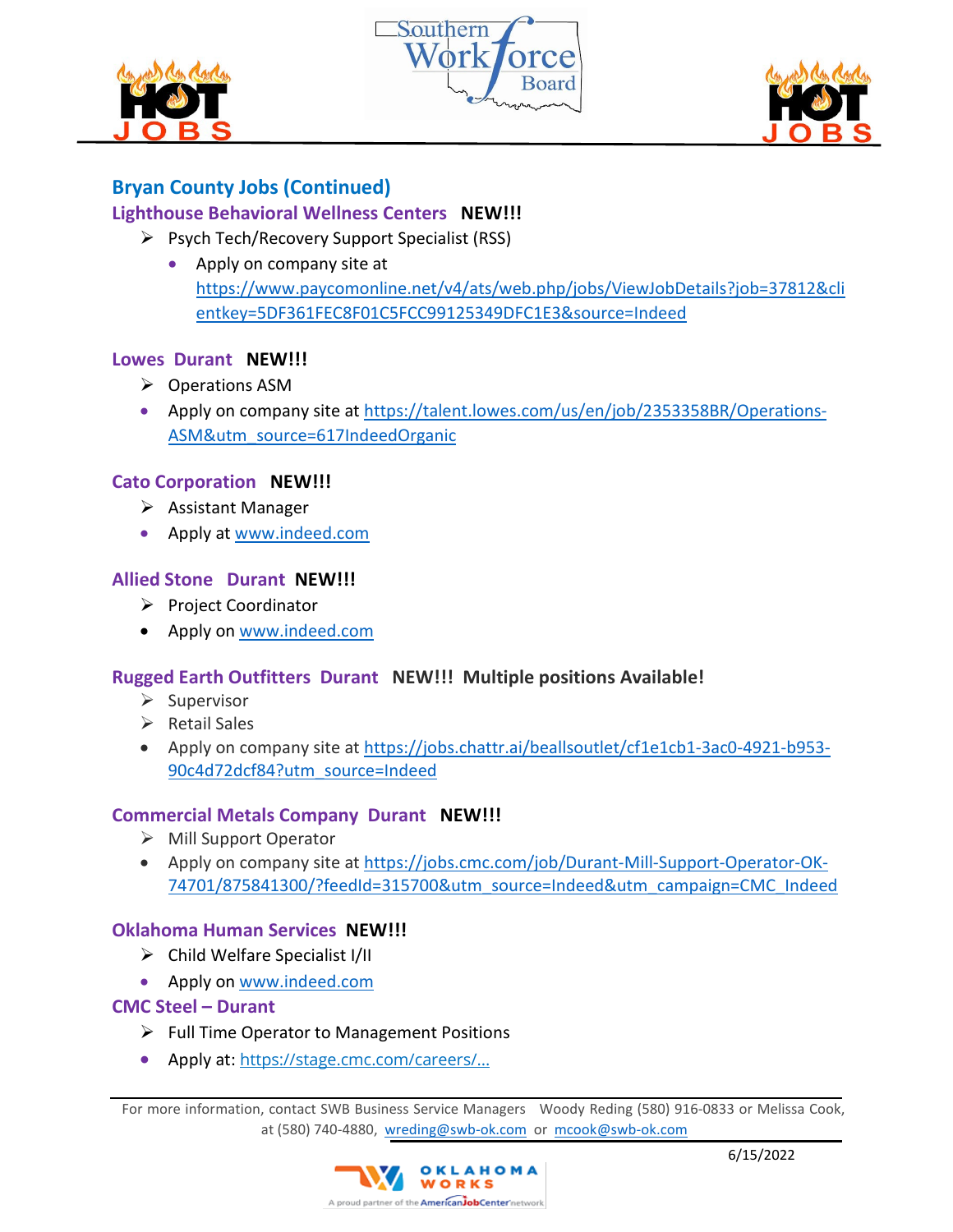





# **Bryan County Jobs (Continued)**

## **Cardinal FG – Durant**

- $\triangleright$  Full Time Operator Positions
	- Apply at: [https://recruiting2.ultipro.com/CAR1049CGII/JobBoard/09e7eccb-f89c-](https://recruiting2.ultipro.com/CAR1049CGII/JobBoard/09e7eccb-f89c-428c-bb55-9ff98c24f685/?q=&o=postedDateDesc&w=&wc=&we=&wpst=)[428c-bb55-9ff98c24f685/?q=&o=postedDateDesc&w=&wc=&we=&wpst=](https://recruiting2.ultipro.com/CAR1049CGII/JobBoard/09e7eccb-f89c-428c-bb55-9ff98c24f685/?q=&o=postedDateDesc&w=&wc=&we=&wpst=)

## **Big Lots Distribution Center – Durant**

- $\triangleright$  Full and Part Time Positions
	- Apply at: https://careers.biglots.com/search/searchjobs

### **First United Bank and Trust – Durant**

- $\triangleright$  Administrative Assistant
- Apply at: [https://www.ziprecruiter.com/c/First-United-Bank-&-Trust/Job/Administrative-](https://www.ziprecruiter.com/c/First-United-Bank-&-Trust/Job/Administrative-Assistant/-in-Durant,OK?jid=7f8e180b8752d51d&trk=bingjobs)[Assistant/-in-Durant,OK?jid=7f8e180b8752d51d&trk=bingjobs](https://www.ziprecruiter.com/c/First-United-Bank-&-Trust/Job/Administrative-Assistant/-in-Durant,OK?jid=7f8e180b8752d51d&trk=bingjobs)

### **CPM Investments, LLC – Bokchito**

- $\triangleright$  Assistant Manager EZ Mart
- $\triangleright$  Apply at: [https://www.ziprecruiter.com/ojob/41bff1ebaa2838563e05fef25b8db5b6?lvk=i16ygpYg](https://www.ziprecruiter.com/ojob/41bff1ebaa2838563e05fef25b8db5b6?lvk=i16ygpYgit8guRM_7ZTcEA.--MVIymbZq3) [it8guRM\\_7ZTcEA.--MVIymbZq3](https://www.ziprecruiter.com/ojob/41bff1ebaa2838563e05fef25b8db5b6?lvk=i16ygpYgit8guRM_7ZTcEA.--MVIymbZq3)

# **Carter County Jobs**

### **Mercy Ardmore New!!! Multiple Positions!!!!**

- $\triangleright$  OB Technician
- $\triangleright$  Behavioral Health Tech
- $\triangleright$  Sleep Tech III
- $\triangleright$  Community Health Worker I
- Workplace Violence Reduction Instructor
- Social Worker-IPCM
- ▶ Patient Benefit Advisor I
- $\triangleright$  Apply on [www.indeed.com](http://www.indeed.com/)

### **Lake Country Nursing Ardmore NEW!!!**

- $\triangleright$  Dietary Aide
- $\triangleright$  Apply on company site at [https://lakecountrynursing.candidatecare.jobs/job\\_positions/preview/12088747?utm\\_c](https://lakecountrynursing.candidatecare.jobs/job_positions/preview/12088747?utm_campaign=indeed&utm_source=2950&utm_medium=Indeed&opening=102344&position_advertising=12088747) [ampaign=indeed&utm\\_source=2950&utm\\_medium=Indeed&opening=102344&position](https://lakecountrynursing.candidatecare.jobs/job_positions/preview/12088747?utm_campaign=indeed&utm_source=2950&utm_medium=Indeed&opening=102344&position_advertising=12088747) [\\_advertising=12088747](https://lakecountrynursing.candidatecare.jobs/job_positions/preview/12088747?utm_campaign=indeed&utm_source=2950&utm_medium=Indeed&opening=102344&position_advertising=12088747)

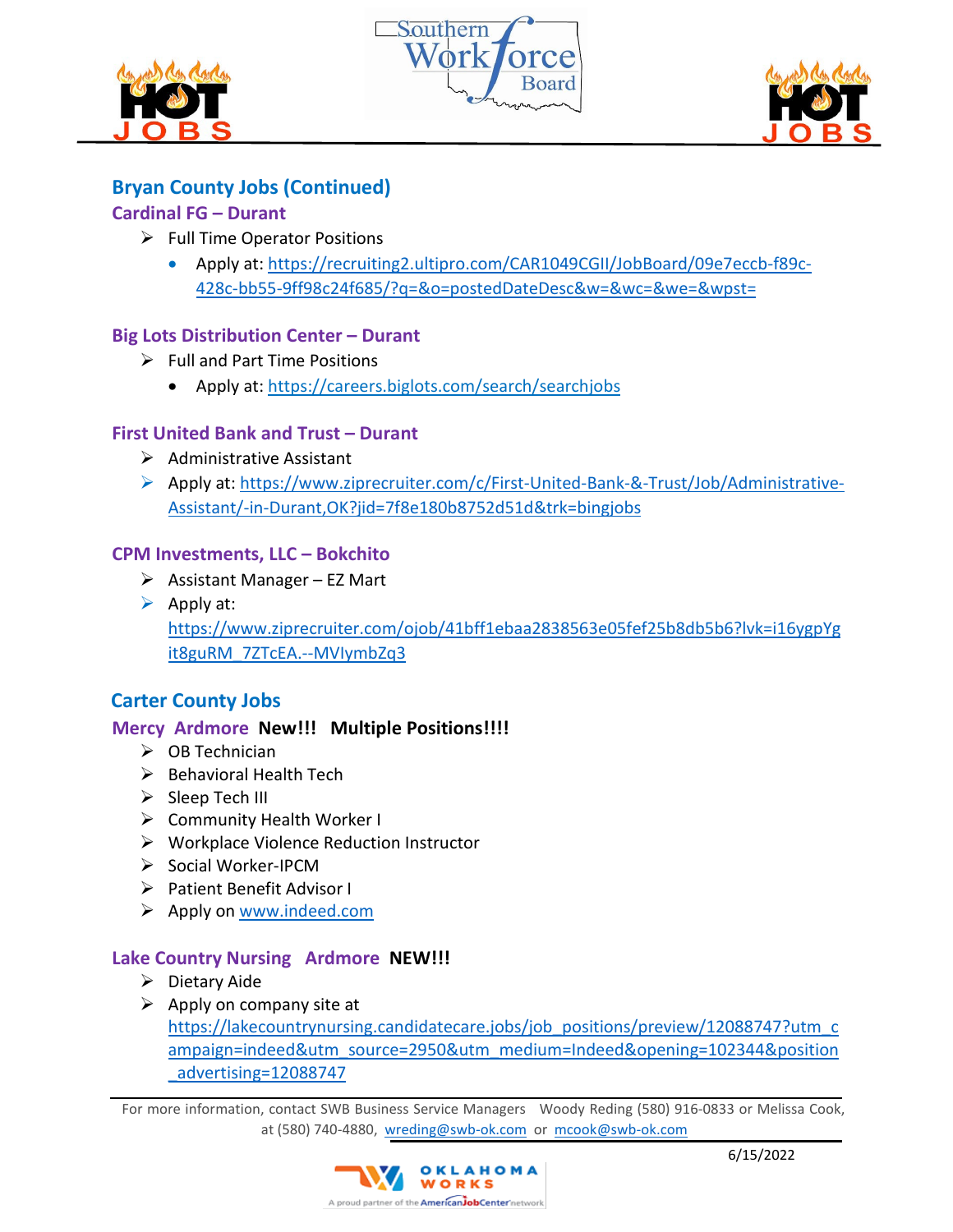





# **Carter County Jobs (Continued)**

# **Traditions Spirits – Springer**

- > TV IHOP Line Cook
- $\triangleright$  Apply at:

[https://www.snagajob.com/jobs/745652475?ref=vse\\_ziprecruiter\\_clickcast\\_p4p\\_74565](https://www.snagajob.com/jobs/745652475?ref=vse_ziprecruiter_clickcast_p4p_745652475_0.71&promo=1&ccuid=39381996779) [2475\\_0.71&promo=1&ccuid=39381996779](https://www.snagajob.com/jobs/745652475?ref=vse_ziprecruiter_clickcast_p4p_745652475_0.71&promo=1&ccuid=39381996779)

## **Hilton Garden Inn – Ardmore**

- $\triangleright$  Bartender
- Apply at: https://www.glassdoor.com/job-listing/bartender-hilton-garden-inn-JV\_IC1136769\_KO0,9\_KE10,27.htm?jl=1007870779471&trk=bingjobs

## **City of Ardmore**

- $\triangleright$  Clubhouse Kitchen Staff/Cook
- $\triangleright$  Apply at:

[https://www.ziprecruiter.com/ojob/7cb4866b1789d3c6fd86f68e4eef61e7?lvk=mGAkW](https://www.ziprecruiter.com/ojob/7cb4866b1789d3c6fd86f68e4eef61e7?lvk=mGAkWGst0dfu6I4WJ_Q4bw.--MVsPmAQiF&tsid=111000153&utm_campaign=43024&auth_token=_v4_56d3f29e1fa8f4d29bfe97127e70525214fe82c1e5ee7d47baa98e52614a4c59&expires=1655071439&contact_id=471a8f13) [Gst0dfu6I4WJ\\_Q4bw.--](https://www.ziprecruiter.com/ojob/7cb4866b1789d3c6fd86f68e4eef61e7?lvk=mGAkWGst0dfu6I4WJ_Q4bw.--MVsPmAQiF&tsid=111000153&utm_campaign=43024&auth_token=_v4_56d3f29e1fa8f4d29bfe97127e70525214fe82c1e5ee7d47baa98e52614a4c59&expires=1655071439&contact_id=471a8f13)

[MVsPmAQiF&tsid=111000153&utm\\_campaign=43024&auth\\_token=\\_v4\\_56d3f29e1fa8f](https://www.ziprecruiter.com/ojob/7cb4866b1789d3c6fd86f68e4eef61e7?lvk=mGAkWGst0dfu6I4WJ_Q4bw.--MVsPmAQiF&tsid=111000153&utm_campaign=43024&auth_token=_v4_56d3f29e1fa8f4d29bfe97127e70525214fe82c1e5ee7d47baa98e52614a4c59&expires=1655071439&contact_id=471a8f13) [4d29bfe97127e70525214fe82c1e5ee7d47baa98e52614a4c59&expires=1655071439&co](https://www.ziprecruiter.com/ojob/7cb4866b1789d3c6fd86f68e4eef61e7?lvk=mGAkWGst0dfu6I4WJ_Q4bw.--MVsPmAQiF&tsid=111000153&utm_campaign=43024&auth_token=_v4_56d3f29e1fa8f4d29bfe97127e70525214fe82c1e5ee7d47baa98e52614a4c59&expires=1655071439&contact_id=471a8f13) [ntact\\_id=471a8f13](https://www.ziprecruiter.com/ojob/7cb4866b1789d3c6fd86f68e4eef61e7?lvk=mGAkWGst0dfu6I4WJ_Q4bw.--MVsPmAQiF&tsid=111000153&utm_campaign=43024&auth_token=_v4_56d3f29e1fa8f4d29bfe97127e70525214fe82c1e5ee7d47baa98e52614a4c59&expires=1655071439&contact_id=471a8f13)

## **Mas Tec Utility Services – Ardmore**

- $\triangleright$  OHE Lineman B
	- Apply at:

[https://www.ziprecruiter.com/ojob/86c896e0583cc527cb509e8a7e8e4ea0?lvk=HRA](https://www.ziprecruiter.com/ojob/86c896e0583cc527cb509e8a7e8e4ea0?lvk=HRADSR8hluKsBxwSIDaQsg.--MVmELN_Eg&tsid=111000153&utm_campaign=43024&auth_token=_v4_56d3f29e1fa8f4d29bfe97127e70525214fe82c1e5ee7d47baa98e52614a4c59&expires=1655071439&contact_id=471a8f13) [DSR8hluKsBxwSIDaQsg.--](https://www.ziprecruiter.com/ojob/86c896e0583cc527cb509e8a7e8e4ea0?lvk=HRADSR8hluKsBxwSIDaQsg.--MVmELN_Eg&tsid=111000153&utm_campaign=43024&auth_token=_v4_56d3f29e1fa8f4d29bfe97127e70525214fe82c1e5ee7d47baa98e52614a4c59&expires=1655071439&contact_id=471a8f13)

[MVmELN\\_Eg&tsid=111000153&utm\\_campaign=43024&auth\\_token=\\_v4\\_56d3f29e1](https://www.ziprecruiter.com/ojob/86c896e0583cc527cb509e8a7e8e4ea0?lvk=HRADSR8hluKsBxwSIDaQsg.--MVmELN_Eg&tsid=111000153&utm_campaign=43024&auth_token=_v4_56d3f29e1fa8f4d29bfe97127e70525214fe82c1e5ee7d47baa98e52614a4c59&expires=1655071439&contact_id=471a8f13) [fa8f4d29bfe97127e70525214fe82c1e5ee7d47baa98e52614a4c59&expires=1655071](https://www.ziprecruiter.com/ojob/86c896e0583cc527cb509e8a7e8e4ea0?lvk=HRADSR8hluKsBxwSIDaQsg.--MVmELN_Eg&tsid=111000153&utm_campaign=43024&auth_token=_v4_56d3f29e1fa8f4d29bfe97127e70525214fe82c1e5ee7d47baa98e52614a4c59&expires=1655071439&contact_id=471a8f13) [439&contact\\_id=471a8f13](https://www.ziprecruiter.com/ojob/86c896e0583cc527cb509e8a7e8e4ea0?lvk=HRADSR8hluKsBxwSIDaQsg.--MVmELN_Eg&tsid=111000153&utm_campaign=43024&auth_token=_v4_56d3f29e1fa8f4d29bfe97127e70525214fe82c1e5ee7d47baa98e52614a4c59&expires=1655071439&contact_id=471a8f13)

### **King Aerospace – Ardmore**

- $\triangleright$  Painter Level C
- Apply at: [https://diversityjobs.com/career/1717740/Painter-Level-C-Oklahoma-](https://diversityjobs.com/career/1717740/Painter-Level-C-Oklahoma-Ardmore?utm_source=appcast&utm_medium=cpc&utm_campaign=appcastsubs&ccuid=39243756660)[Ardmore?utm\\_source=appcast&utm\\_medium=cpc&utm\\_campaign=appcastsubs&ccuid](https://diversityjobs.com/career/1717740/Painter-Level-C-Oklahoma-Ardmore?utm_source=appcast&utm_medium=cpc&utm_campaign=appcastsubs&ccuid=39243756660) [=39243756660](https://diversityjobs.com/career/1717740/Painter-Level-C-Oklahoma-Ardmore?utm_source=appcast&utm_medium=cpc&utm_campaign=appcastsubs&ccuid=39243756660)

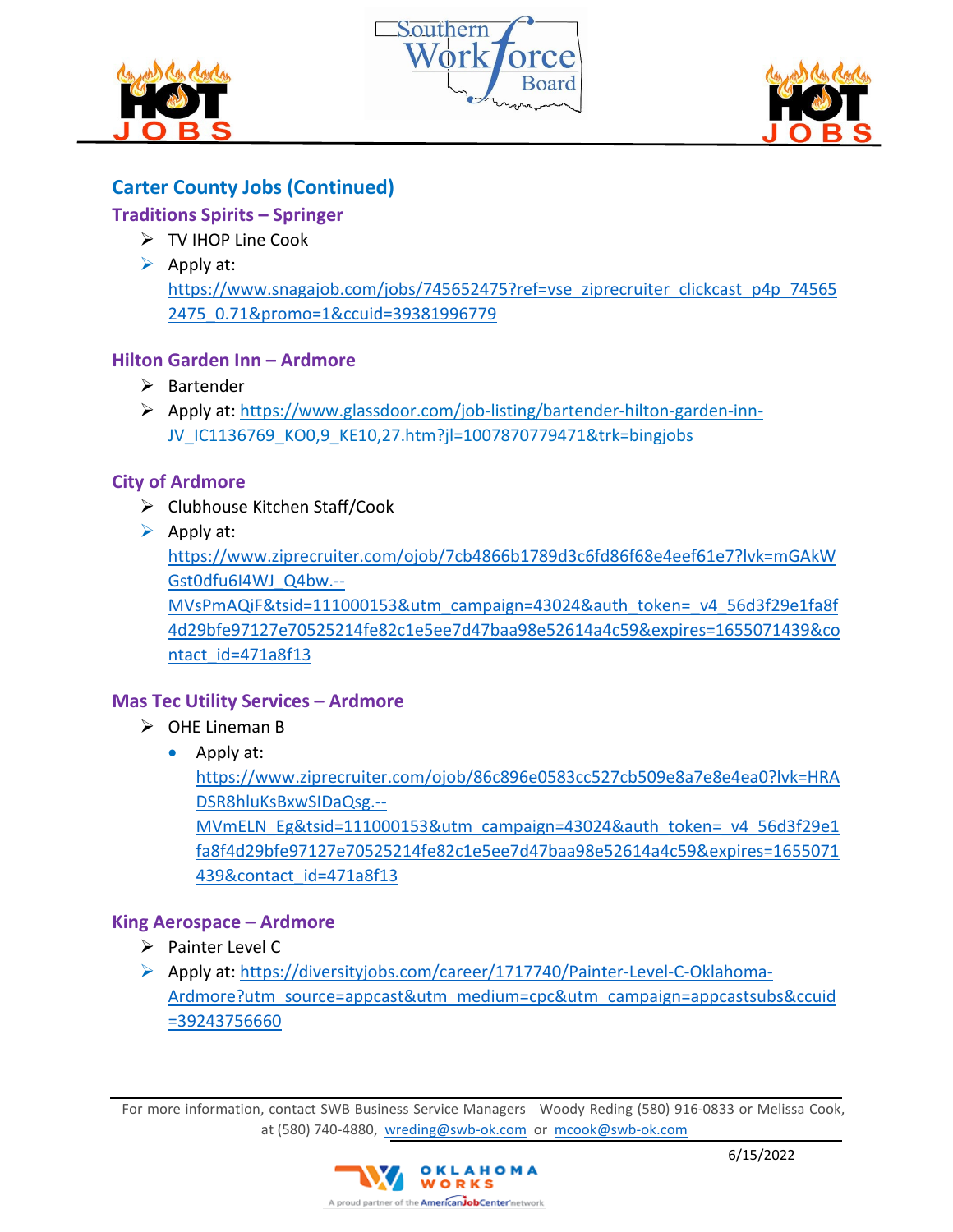





# **Carter County Jobs (Continued)**

## **Farmers Insurance Agencies – Ardmore**

- $\triangleright$  Insurance Sales Agent
- Apply at: [https://www.ziprecruiter.com/jobs/farmers-insurance-oklahoma-](https://www.ziprecruiter.com/jobs/farmers-insurance-oklahoma-01bce46f/insurance-sales-representative-7f87886a?tsid=111000153&contact_id=471a8f13&utm_campaign=43024&lvk=qrUzyBlp3KONEG7CkmG_Sg.--MVV6or8Js&auth_token=_v4_56d3f29e1fa8f4d29bfe97127e70525214fe82c1e5ee7d47baa98e52614a4c59&expires=1655071439)[01bce46f/insurance-sales-representative-](https://www.ziprecruiter.com/jobs/farmers-insurance-oklahoma-01bce46f/insurance-sales-representative-7f87886a?tsid=111000153&contact_id=471a8f13&utm_campaign=43024&lvk=qrUzyBlp3KONEG7CkmG_Sg.--MVV6or8Js&auth_token=_v4_56d3f29e1fa8f4d29bfe97127e70525214fe82c1e5ee7d47baa98e52614a4c59&expires=1655071439)[7f87886a?tsid=111000153&contact\\_id=471a8f13&utm\\_campaign=43024&lvk=qrUzyBlp](https://www.ziprecruiter.com/jobs/farmers-insurance-oklahoma-01bce46f/insurance-sales-representative-7f87886a?tsid=111000153&contact_id=471a8f13&utm_campaign=43024&lvk=qrUzyBlp3KONEG7CkmG_Sg.--MVV6or8Js&auth_token=_v4_56d3f29e1fa8f4d29bfe97127e70525214fe82c1e5ee7d47baa98e52614a4c59&expires=1655071439) [3KONEG7CkmG\\_Sg.--](https://www.ziprecruiter.com/jobs/farmers-insurance-oklahoma-01bce46f/insurance-sales-representative-7f87886a?tsid=111000153&contact_id=471a8f13&utm_campaign=43024&lvk=qrUzyBlp3KONEG7CkmG_Sg.--MVV6or8Js&auth_token=_v4_56d3f29e1fa8f4d29bfe97127e70525214fe82c1e5ee7d47baa98e52614a4c59&expires=1655071439) [MVV6or8Js&auth\\_token=\\_v4\\_56d3f29e1fa8f4d29bfe97127e70525214fe82c1e5ee7d47b](https://www.ziprecruiter.com/jobs/farmers-insurance-oklahoma-01bce46f/insurance-sales-representative-7f87886a?tsid=111000153&contact_id=471a8f13&utm_campaign=43024&lvk=qrUzyBlp3KONEG7CkmG_Sg.--MVV6or8Js&auth_token=_v4_56d3f29e1fa8f4d29bfe97127e70525214fe82c1e5ee7d47baa98e52614a4c59&expires=1655071439) [aa98e52614a4c59&expires=1655071439](https://www.ziprecruiter.com/jobs/farmers-insurance-oklahoma-01bce46f/insurance-sales-representative-7f87886a?tsid=111000153&contact_id=471a8f13&utm_campaign=43024&lvk=qrUzyBlp3KONEG7CkmG_Sg.--MVV6or8Js&auth_token=_v4_56d3f29e1fa8f4d29bfe97127e70525214fe82c1e5ee7d47baa98e52614a4c59&expires=1655071439)

# **Supplemental Health Care – Ardmore**

- $\triangleright$  Travel Psychiatric Registered Nurse
- Apply at: [https://www.ziprecruiter.com/jobs/supplemental-health-care](https://www.ziprecruiter.com/jobs/supplemental-health-care-f123b6dd/travel-psychiatric-registered-nurse-069640f8?lvk=kolKfEbNKE0UMbAsGQUJwA.--MUwk4uXw7&expires=1654380619&utm_campaign=43024&tsid=111000153&contact_id=471a8f13&auth_token=_v4_0cfa894fec44d55c60e835f38293230d05fe42613999a1f06e3c9cc739410465)[f123b6dd/travel-psychiatric-registered-nurse-](https://www.ziprecruiter.com/jobs/supplemental-health-care-f123b6dd/travel-psychiatric-registered-nurse-069640f8?lvk=kolKfEbNKE0UMbAsGQUJwA.--MUwk4uXw7&expires=1654380619&utm_campaign=43024&tsid=111000153&contact_id=471a8f13&auth_token=_v4_0cfa894fec44d55c60e835f38293230d05fe42613999a1f06e3c9cc739410465)[069640f8?lvk=kolKfEbNKE0UMbAsGQUJwA.--](https://www.ziprecruiter.com/jobs/supplemental-health-care-f123b6dd/travel-psychiatric-registered-nurse-069640f8?lvk=kolKfEbNKE0UMbAsGQUJwA.--MUwk4uXw7&expires=1654380619&utm_campaign=43024&tsid=111000153&contact_id=471a8f13&auth_token=_v4_0cfa894fec44d55c60e835f38293230d05fe42613999a1f06e3c9cc739410465) [MUwk4uXw7&expires=1654380619&utm\\_campaign=43024&tsid=111000153&contact\\_i](https://www.ziprecruiter.com/jobs/supplemental-health-care-f123b6dd/travel-psychiatric-registered-nurse-069640f8?lvk=kolKfEbNKE0UMbAsGQUJwA.--MUwk4uXw7&expires=1654380619&utm_campaign=43024&tsid=111000153&contact_id=471a8f13&auth_token=_v4_0cfa894fec44d55c60e835f38293230d05fe42613999a1f06e3c9cc739410465) [d=471a8f13&auth\\_token=\\_v4\\_0cfa894fec44d55c60e835f38293230d05fe42613999a1f06](https://www.ziprecruiter.com/jobs/supplemental-health-care-f123b6dd/travel-psychiatric-registered-nurse-069640f8?lvk=kolKfEbNKE0UMbAsGQUJwA.--MUwk4uXw7&expires=1654380619&utm_campaign=43024&tsid=111000153&contact_id=471a8f13&auth_token=_v4_0cfa894fec44d55c60e835f38293230d05fe42613999a1f06e3c9cc739410465) [e3c9cc739410465](https://www.ziprecruiter.com/jobs/supplemental-health-care-f123b6dd/travel-psychiatric-registered-nurse-069640f8?lvk=kolKfEbNKE0UMbAsGQUJwA.--MUwk4uXw7&expires=1654380619&utm_campaign=43024&tsid=111000153&contact_id=471a8f13&auth_token=_v4_0cfa894fec44d55c60e835f38293230d05fe42613999a1f06e3c9cc739410465)

## **Park Dental Research – Ardmore**

- $\triangleright$  Shipping and Receiving Clerk
- Apply at: [https://www.glassdoor.com/job-listing/shipping-and-receiving-clerk-park](https://www.glassdoor.com/job-listing/shipping-and-receiving-clerk-park-dental-research-JV_IC1136769_KO0,28_KE29,49.htm?jl=1007889083003&trk=bingjobs)[dental-research-JV\\_IC1136769\\_KO0,28\\_KE29,49.htm?jl=1007889083003&trk=bingjobs](https://www.glassdoor.com/job-listing/shipping-and-receiving-clerk-park-dental-research-JV_IC1136769_KO0,28_KE29,49.htm?jl=1007889083003&trk=bingjobs)

# **Choctaw County Jobs**

### **First Texoma National Bank Boswell NEW!!!**

- Customer Service Rep/Teller
	- Apply on [www.indeed.com](http://www.indeed.com/)

### **The Andersons, Inc. Hugo NEW!!!**

- Worker I Operations-Rail
	- Apply on company site at [https://andersonsinc.wd1.myworkdayjobs.com/en-](https://andersonsinc.wd1.myworkdayjobs.com/en-US/TheAndersonsCareers/job/Hugo-OK/Worker-I--Operations---Rail_R8732?source=indeed)[US/TheAndersonsCareers/job/Hugo-OK/Worker-I--Operations---](https://andersonsinc.wd1.myworkdayjobs.com/en-US/TheAndersonsCareers/job/Hugo-OK/Worker-I--Operations---Rail_R8732?source=indeed) [Rail\\_R8732?source=indeed](https://andersonsinc.wd1.myworkdayjobs.com/en-US/TheAndersonsCareers/job/Hugo-OK/Worker-I--Operations---Rail_R8732?source=indeed)

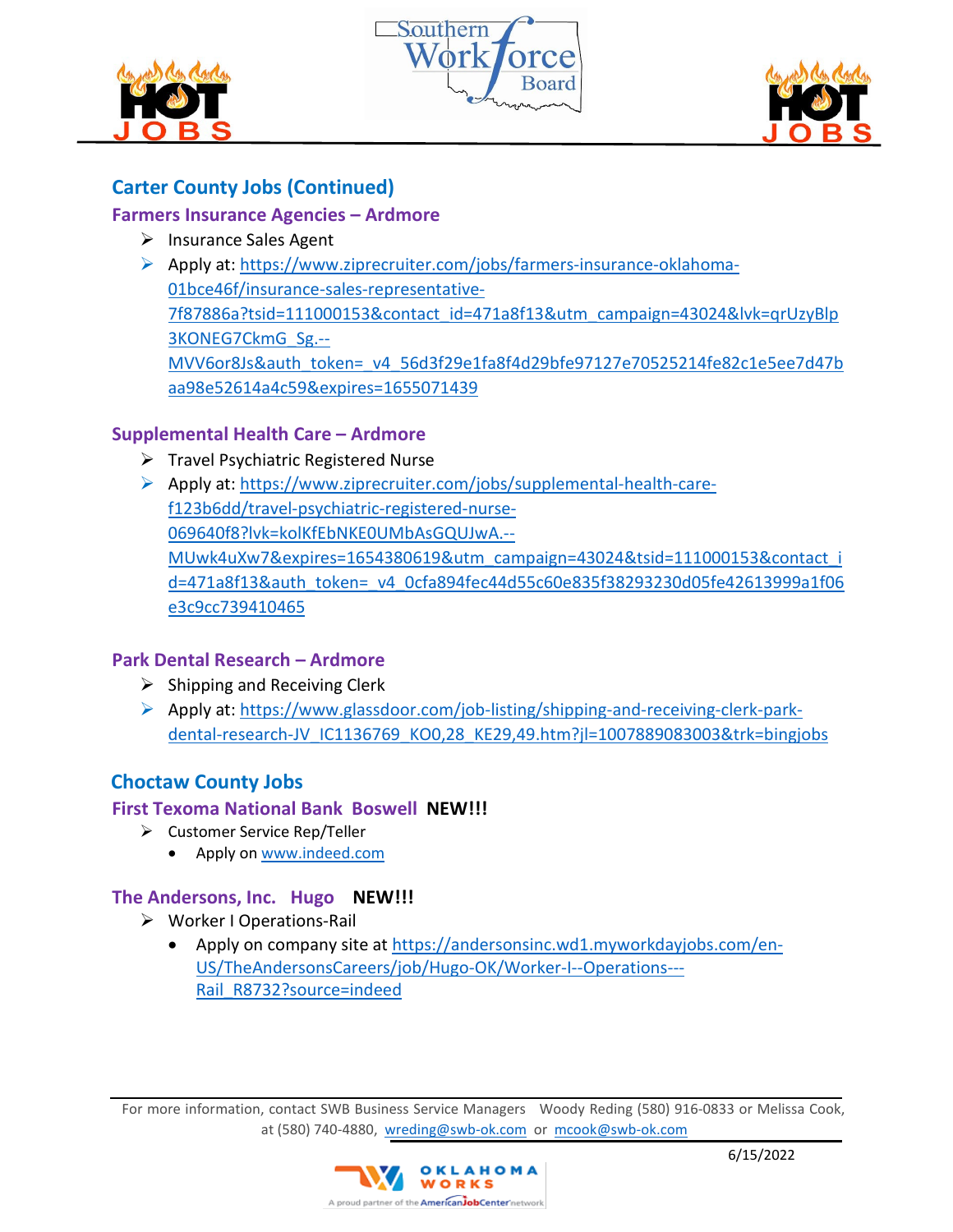





# **Choctaw County Jobs (Continued)**

## **Dynamic Workforce Solutions Hugo New!!!**

- $\triangleright$  Customer Service Rep
	- Apply on [www.dwfs.us](http://www.dwfs.us/)

## **CenterWell Home Health Hugo NEW!!!**

- $\triangleright$  Home Health Aide PRN
	- Apply on [www.indeed.com](http://www.indeed.com/)

## **City of Hugo**

- $\triangleright$  Numerous Positions
- Apply in person at city hall.

## **Hugo Medical Clinic – Hugo**

- LPN's and Medical Assistants
- Apply at:<http://www.hugomedicalclinicok.com/>

### **Hugo Public Schools – Hugo**

- Bus Driver/Groundskeeper, Teachers, Coaches, Substitutes, Paraprofessionals
- Apply in person at 208 N. 2<sup>nd</sup> St. or email application materials (found on the HPS website) to mcox@hugoschools.com

### **Cricket Wireless – Hugo**

- $\triangleright$  Sales Representative
- Apply at: [https://www.linkedin.com/jobs/view/cricket-sales-rep-hugo-at-cricket](https://www.linkedin.com/jobs/view/cricket-sales-rep-hugo-at-cricket-wireless-2820890105/?trk=bingjobs)[wireless-2820890105/?trk=bingjobs](https://www.linkedin.com/jobs/view/cricket-sales-rep-hugo-at-cricket-wireless-2820890105/?trk=bingjobs)

### **LIFT Community Action Agency, Inc. – Hugo**

- $\triangleright$  Hugo Lake Park Assistant
- $\triangleright$  Apply at:

https://www.bing.com/jobs?q=hugo+job+openings&go=Search&qs=ds&form=jobl2p&sc p=0&c=1

## **Mays Home Health – Hugo**

- $\triangleright$  Personal Care Aide
- Apply at: https://www.ziprecruiter.com/jobs/mays-home-health-b6f96300/personalcare-aide-hugo-ok-8896ab8e?lvk=GAXFhLNfaIq-\_GTWORLRfA.--MVEGlqflk

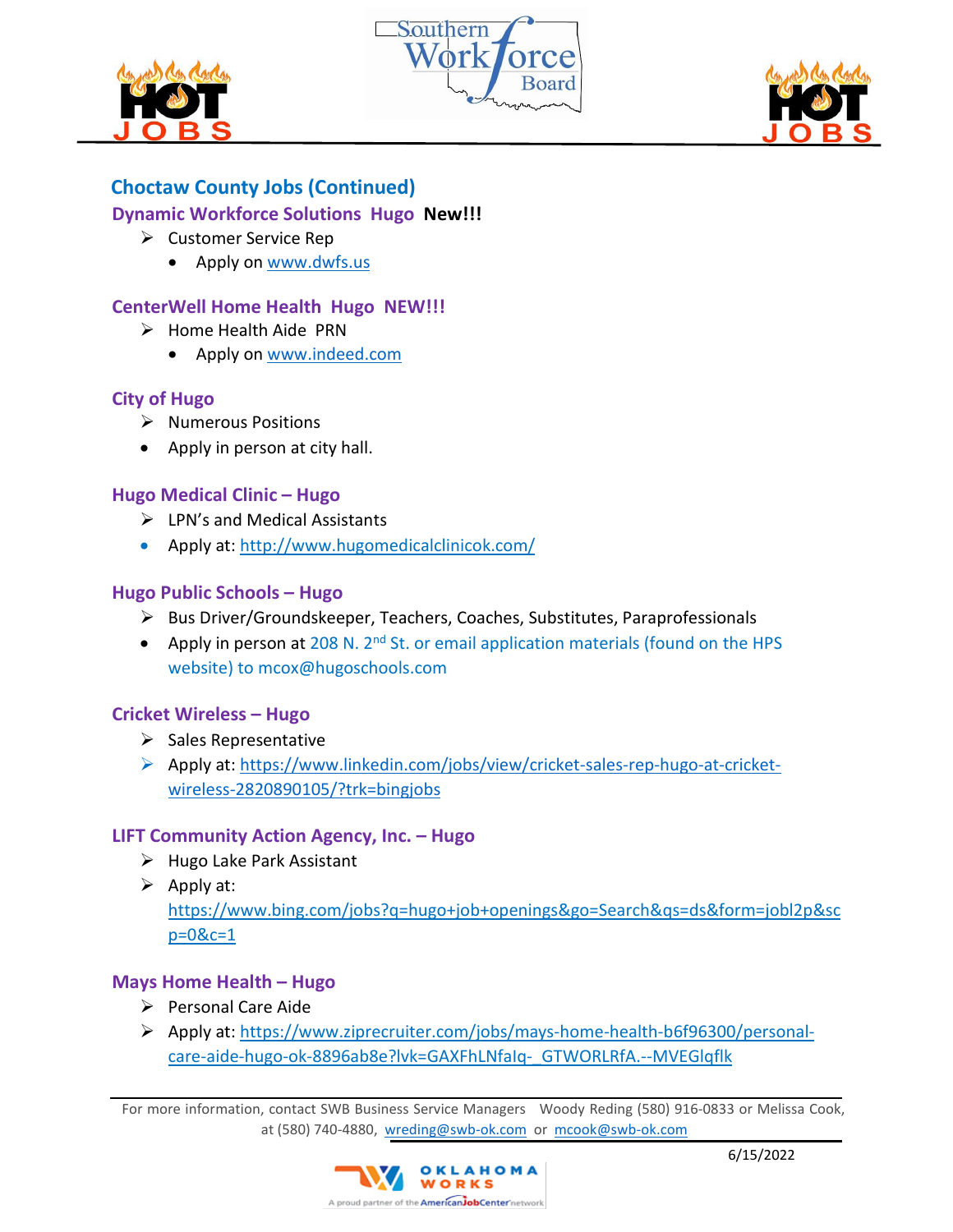





# **Coal County Jobs**

## **Mayes Home Health Coalgate NEW!!!**

- $\triangleright$  Personal Care Aide
- Apply on [www.indeed.com](http://www.indeed.com/)

### **Family Dollar Coalgate NEW!!!**

- $\triangleright$  Assistant Store Manager
- Customer Service Rep
- Apply on company site at [https://sjobs.brassring.com/TGnewUI/Search/home/HomeWithPreLoad?PageType=JobD](https://sjobs.brassring.com/TGnewUI/Search/home/HomeWithPreLoad?PageType=JobDetails&partnerid=25600&siteid=5258&jobid=1837032&Codes=Indeed#jobDetails=1837032_5258) [etails&partnerid=25600&siteid=5258&jobid=1837032&Codes=Indeed#jobDetails=18370](https://sjobs.brassring.com/TGnewUI/Search/home/HomeWithPreLoad?PageType=JobDetails&partnerid=25600&siteid=5258&jobid=1837032&Codes=Indeed#jobDetails=1837032_5258) [32\\_5258](https://sjobs.brassring.com/TGnewUI/Search/home/HomeWithPreLoad?PageType=JobDetails&partnerid=25600&siteid=5258&jobid=1837032&Codes=Indeed#jobDetails=1837032_5258)

## **Coal County General Hospital- Coalgate**

- $\triangleright$  RN Charge Nurse F Day Shift
- $\triangleright$  Phlebotomist/Lab Assistant
- Apply on company website at [https://www.paycomonline.net/v4/ats/web.php/jobs?clientkey=D9F405A20A024](https://www.paycomonline.net/v4/ats/web.php/jobs?clientkey=D9F405A20A0247BF926CDA2982BA9E8F) [7BF926CDA2982BA9E8F](https://www.paycomonline.net/v4/ats/web.php/jobs?clientkey=D9F405A20A0247BF926CDA2982BA9E8F)

## **Garvin County Jobs**

### **Lindsay Municipal Hospital Lindsay NEW!!!**

- $\triangleright$  X-Ray Tech
- Apply at [www.indeed.com](http://www.indeed.com/)

### **CVR Energy, Inc Pauls Valley NEW !!!**

- $\triangleright$  Administrative Assistant
- Apply on company site https://recruiting.adp.com/srccar/public/RTI.home?c=1202301&d=ExternalCareerSite&r =5000860145606#/

### **Covercraft Industries LLC Pauls Valley NEW!!!**

- $\triangleright$  Double Needle LVL 1 Operator
- Apply on company site at [https://workforcenow.adp.com/mascsr/default/mdf/recruitment/recruitment.html?cid=](https://workforcenow.adp.com/mascsr/default/mdf/recruitment/recruitment.html?cid=f9508983-7a3a-4b75-b416-1eb570593c7e&ccId=9200043314687_2&jobId=436077&source=IN&lang=en_US&ittk=QHPZQ8AGTL) [f9508983-7a3a-4b75-b416-](https://workforcenow.adp.com/mascsr/default/mdf/recruitment/recruitment.html?cid=f9508983-7a3a-4b75-b416-1eb570593c7e&ccId=9200043314687_2&jobId=436077&source=IN&lang=en_US&ittk=QHPZQ8AGTL) [1eb570593c7e&ccId=9200043314687\\_2&jobId=436077&source=IN&lang=en\\_US&ittk=Q](https://workforcenow.adp.com/mascsr/default/mdf/recruitment/recruitment.html?cid=f9508983-7a3a-4b75-b416-1eb570593c7e&ccId=9200043314687_2&jobId=436077&source=IN&lang=en_US&ittk=QHPZQ8AGTL) [HPZQ8AGTL](https://workforcenow.adp.com/mascsr/default/mdf/recruitment/recruitment.html?cid=f9508983-7a3a-4b75-b416-1eb570593c7e&ccId=9200043314687_2&jobId=436077&source=IN&lang=en_US&ittk=QHPZQ8AGTL)

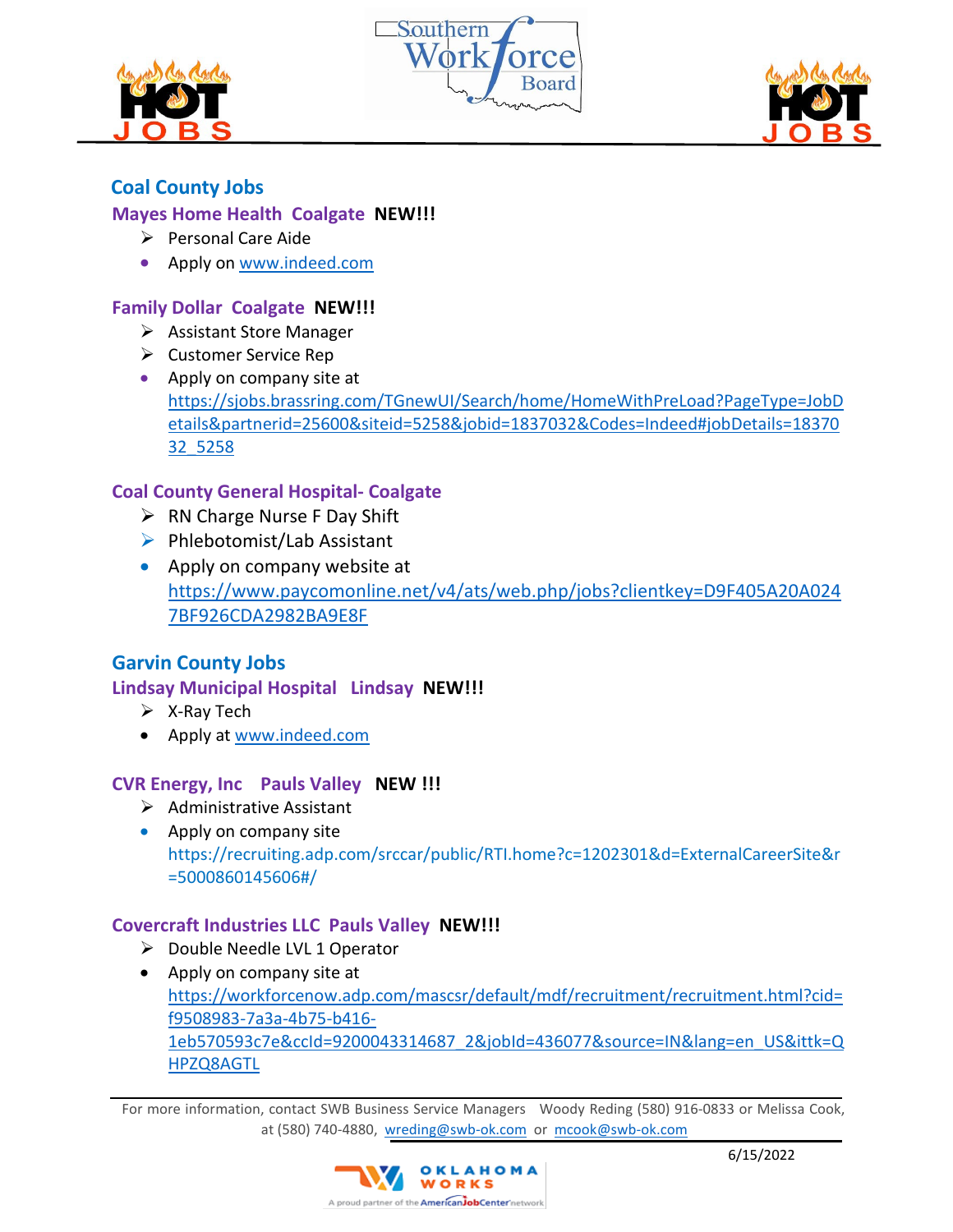





# **Garvin County Jobs (Continued)**

## **DCP Midstream Lindsay NEW!!!**

- $\triangleright$  Field Technician
- Apply on company site at [https://dcp-midstream](https://dcp-midstream-llc.jobs.net/job/J3P0JB6J75RC089SX79?ipath=CRJR69&src=JB-10080)[llc.jobs.net/job/J3P0JB6J75RC089SX79?ipath=CRJR69&src=JB-10080](https://dcp-midstream-llc.jobs.net/job/J3P0JB6J75RC089SX79?ipath=CRJR69&src=JB-10080)

## **Bridgestone Retail Operations – Wynnewood**

- $\triangleright$  Automotive Maintenance Technician
- Apply at: [www.ziprecruiter.com](http://www.ziprecruiter.com/)

### **CVR Refining, LP – Wynnewood**

- $\triangleright$  Engineer II Environmental, Fire Chief/ER RSP Coordinator
- Apply at [www.ziprecruiter.com](http://www.ziprecruiter.com/)

## **Oklahoma Human Services- Pauls Valley**

- $\triangleright$  Child Welfare Specialist I/II
- Apply at [https://oklahomadepartmentofhumanservices.applytojob.com/apply/Tvu22Uflej/Child-](https://oklahomadepartmentofhumanservices.applytojob.com/apply/Tvu22Uflej/Child-Welfare-Specialist-III?referrer=20220526130536FUXZILKCLOTZ3S4C)[Welfare-Specialist-III?referrer=20220526130536FUXZILKCLOTZ3S4C](https://oklahomadepartmentofhumanservices.applytojob.com/apply/Tvu22Uflej/Child-Welfare-Specialist-III?referrer=20220526130536FUXZILKCLOTZ3S4C)

### **Premise Health - Wynnewood**

- $\triangleright$  Medical Assistant (MA)
- Apply on company site at [https://jobs.premisehealth.com/job/-/-](https://jobs.premisehealth.com/job/-/-/1388/25421325472?p_uid=YE9qOO8cwd&utm_source=indeed&p_sid=X9uRmrb&utm_campaign=hot_jobs_other_2021&utm_content=pj_board&ss=paid&utm_medium=jobad) [/1388/25421325472?p\\_uid=YE9qOO8cwd&utm\\_source=indeed&p\\_sid=X9uRmrb&utm\\_](https://jobs.premisehealth.com/job/-/-/1388/25421325472?p_uid=YE9qOO8cwd&utm_source=indeed&p_sid=X9uRmrb&utm_campaign=hot_jobs_other_2021&utm_content=pj_board&ss=paid&utm_medium=jobad) campaign=hot jobs other 2021&utm content=pj\_board&ss=paid&utm\_medium=jobad

## **Haskell County Jobs**

### **Choctaw Nation Stigler NEW!!!**

- Grounds Keeper 1
- Apply on company site at [https://careers.choctawnation.com/stigler-ok/groundskeeper-](https://careers.choctawnation.com/stigler-ok/groundskeeper-1-stigler-landscaping/B99FB8FA132C43A3BBBE7A061DBA42D8/job/?jobPipeline=Indeed)[1-stigler-landscaping/B99FB8FA132C43A3BBBE7A061DBA42D8/job/?jobPipeline=Indeed](https://careers.choctawnation.com/stigler-ok/groundskeeper-1-stigler-landscaping/B99FB8FA132C43A3BBBE7A061DBA42D8/job/?jobPipeline=Indeed)

### **Caleb Conner Insurance Agency Inc Stigler NEW!!**

- $\triangleright$  Insurance Sales Rep
- Apply on [www.indeed.com](http://www.indeed.com/)

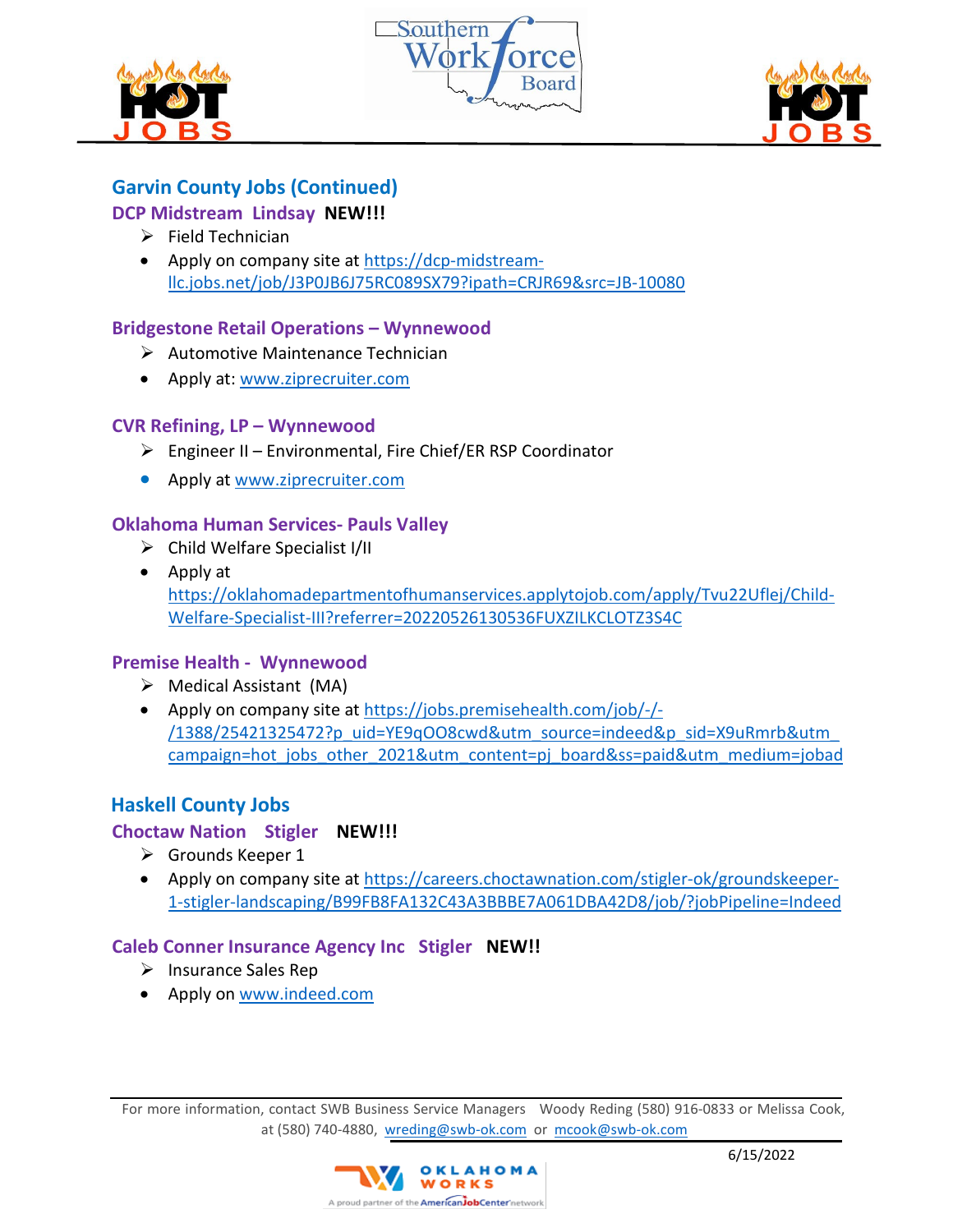





# **Haskell County Jobs (Continued)**

**Oldham Homecare -Stigler** 

- $\triangleright$  CHHA
- Apply in person- 519 E Main St. Stigler or call 918-967-9971- speak to Rockell

# **West End Bar and Grill- Stigler**

- $\triangleright$  Bartenders
- Waitresses
- $\triangleright$  Cooks
- Stop by and grab an application at 714 W Main St. Stigler or go to their Facebook Page

# **Johnston County Jobs**

### **Mays Home Health Tishomingo NEW!!!**

- $\triangleright$  Personal Care Aide
- Apply at [www.indeed.com](http://www.indeed.com/)

## **GE Renewable Energy Mill Creek NEW!!!**

- $\triangleright$  Wind Technician
- Apply on company site at [https://jobs.gecareers.com/renewableenergy/global/en/job/R3650591/Wind-](https://jobs.gecareers.com/renewableenergy/global/en/job/R3650591/Wind-Technician-Diamond-Spring?utm_source=indeedorganic&codes=indeed&utm_medium=phenom-feeds)[Technician-Diamond-](https://jobs.gecareers.com/renewableenergy/global/en/job/R3650591/Wind-Technician-Diamond-Spring?utm_source=indeedorganic&codes=indeed&utm_medium=phenom-feeds)[Spring?utm\\_source=indeedorganic&codes=indeed&utm\\_medium=phenom-feeds](https://jobs.gecareers.com/renewableenergy/global/en/job/R3650591/Wind-Technician-Diamond-Spring?utm_source=indeedorganic&codes=indeed&utm_medium=phenom-feeds)

### **Farmer Insurance – Tishomingo**

- $\triangleright$  Insurance Sales Representative
- Apply at: [https://www.ziprecruiter.com/jobs/farmers-insurance-oklahoma-](https://www.ziprecruiter.com/jobs/farmers-insurance-oklahoma-01bce46f/insurance-sales-representative-7f87886a?tsid=111000153&auth_token=_v4_56d3f29e1fa8f4d29bfe97127e70525214fe82c1e5ee7d47baa98e52614a4c59&utm_campaign=43024&lvk=qrUzyBlp3KONEG7CkmG_Sg.--MVV6or8Js&contact_id=471a8f13&expires=1655071439)[01bce46f/insurance-sales-representative-](https://www.ziprecruiter.com/jobs/farmers-insurance-oklahoma-01bce46f/insurance-sales-representative-7f87886a?tsid=111000153&auth_token=_v4_56d3f29e1fa8f4d29bfe97127e70525214fe82c1e5ee7d47baa98e52614a4c59&utm_campaign=43024&lvk=qrUzyBlp3KONEG7CkmG_Sg.--MVV6or8Js&contact_id=471a8f13&expires=1655071439)[7f87886a?tsid=111000153&auth\\_token=\\_v4\\_56d3f29e1fa8f4d29bfe97127e70525214fe](https://www.ziprecruiter.com/jobs/farmers-insurance-oklahoma-01bce46f/insurance-sales-representative-7f87886a?tsid=111000153&auth_token=_v4_56d3f29e1fa8f4d29bfe97127e70525214fe82c1e5ee7d47baa98e52614a4c59&utm_campaign=43024&lvk=qrUzyBlp3KONEG7CkmG_Sg.--MVV6or8Js&contact_id=471a8f13&expires=1655071439) [82c1e5ee7d47baa98e52614a4c59&utm\\_campaign=43024&lvk=qrUzyBlp3KONEG7CkmG](https://www.ziprecruiter.com/jobs/farmers-insurance-oklahoma-01bce46f/insurance-sales-representative-7f87886a?tsid=111000153&auth_token=_v4_56d3f29e1fa8f4d29bfe97127e70525214fe82c1e5ee7d47baa98e52614a4c59&utm_campaign=43024&lvk=qrUzyBlp3KONEG7CkmG_Sg.--MVV6or8Js&contact_id=471a8f13&expires=1655071439) [\\_Sg.--MVV6or8Js&contact\\_id=471a8f13&expires=1655071439](https://www.ziprecruiter.com/jobs/farmers-insurance-oklahoma-01bce46f/insurance-sales-representative-7f87886a?tsid=111000153&auth_token=_v4_56d3f29e1fa8f4d29bfe97127e70525214fe82c1e5ee7d47baa98e52614a4c59&utm_campaign=43024&lvk=qrUzyBlp3KONEG7CkmG_Sg.--MVV6or8Js&contact_id=471a8f13&expires=1655071439)

## **Vulcan Materials - Mill Creek**

- General Laborer
- Apply at:<https://www.everyjobforme.com/lp-apply/job-application>

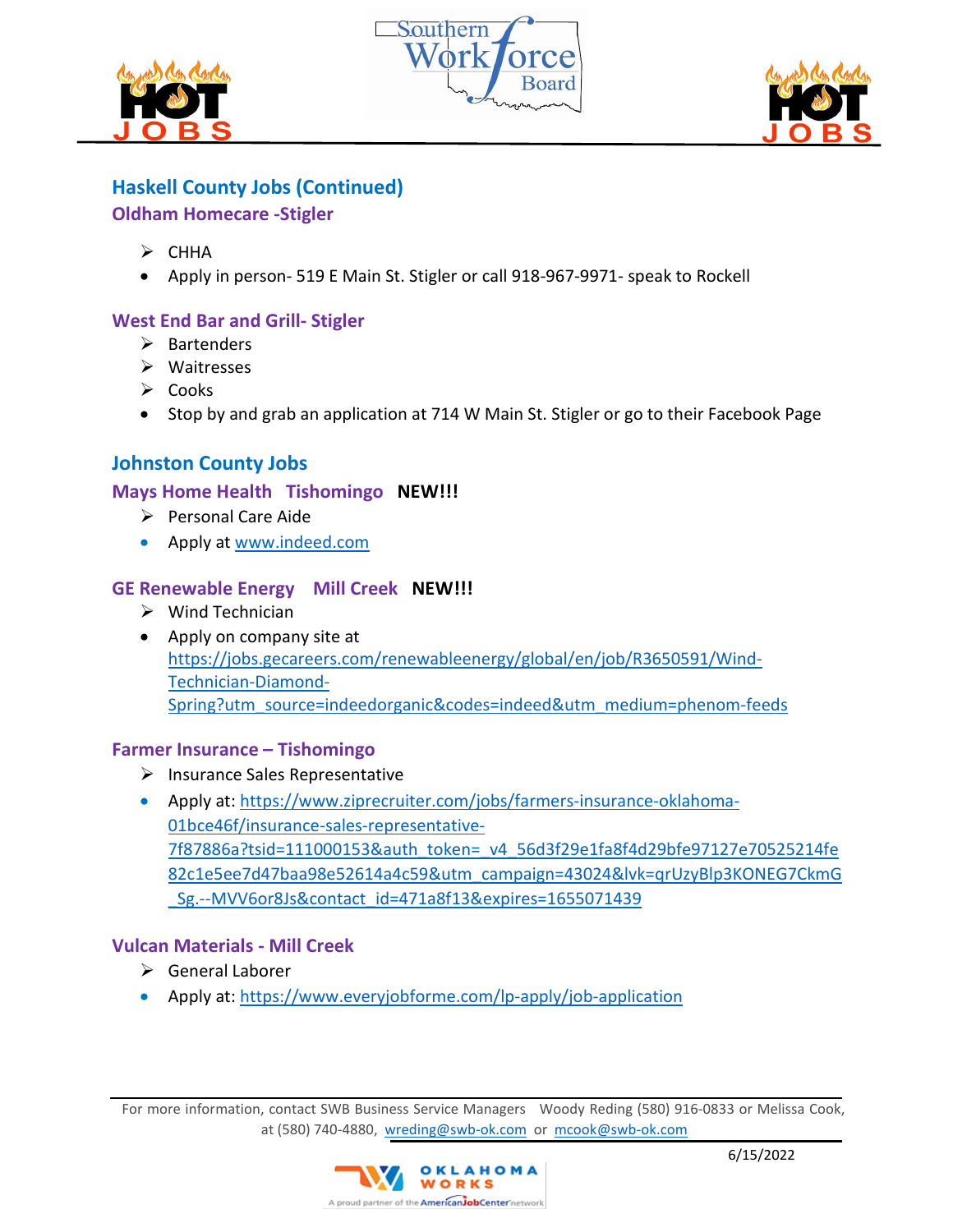





# **Latimer County Jobs**

## **Franklin Electric Wilburton NEW!!!**

- $\triangleright$  Operations Manager
- Apply at [www.indeed.com](http://www.indeed.com/)

## **Tractor Supply Wilburton NEW!!!**

- $\triangleright$  Store Manager
- $\triangleright$  Assistant Manager
- $\triangleright$  Team Member
- Apply at [https://careers](https://careers-tractorsupply.icims.com/jobs/34852/job?mode=job&iis=Agency&iisn=Bayard_Indeed_Organic&_ccid=1640624879486ubtcdt78u&ittk=VCDO3UTNEZ&mobile=false&width=1140&height=500&bga=true&needsRedirect=false&jan1offset=-360&jun1offset=-300)[tractorsupply.icims.com/jobs/34852/job?mode=job&iis=Agency&iisn=Bayard\\_Indeed\\_Or](https://careers-tractorsupply.icims.com/jobs/34852/job?mode=job&iis=Agency&iisn=Bayard_Indeed_Organic&_ccid=1640624879486ubtcdt78u&ittk=VCDO3UTNEZ&mobile=false&width=1140&height=500&bga=true&needsRedirect=false&jan1offset=-360&jun1offset=-300) [ganic&\\_ccid=1640624879486ubtcdt78u&ittk=VCDO3UTNEZ&mobile=false&width=1140](https://careers-tractorsupply.icims.com/jobs/34852/job?mode=job&iis=Agency&iisn=Bayard_Indeed_Organic&_ccid=1640624879486ubtcdt78u&ittk=VCDO3UTNEZ&mobile=false&width=1140&height=500&bga=true&needsRedirect=false&jan1offset=-360&jun1offset=-300) [&height=500&bga=true&needsRedirect=false&jan1offset=-360&jun1offset=-300](https://careers-tractorsupply.icims.com/jobs/34852/job?mode=job&iis=Agency&iisn=Bayard_Indeed_Organic&_ccid=1640624879486ubtcdt78u&ittk=VCDO3UTNEZ&mobile=false&width=1140&height=500&bga=true&needsRedirect=false&jan1offset=-360&jun1offset=-300)

## **Eastern Oklahoma State College Wilburton NEW!!!**

- Journeyman- Maintenance
- Apply on [www.indeed.com](http://www.indeed.com/)

# **LeFlore County Jobs**

## **OK Foods -Heavener Multiple Positions! NEW!!!**

- Production Worker Dept 56 Cut Up  $1<sup>st</sup>$  Shift
- $\triangleright$  NPIS Sorter Dept 74 2<sup>nd</sup> Shift
- Apply on company site [www.okfoods.com](http://www.okfoods.com/)

### **Choctaw Nation Talihina- NEW!!! Multiple Positions!**

- $\triangleright$  Purchasing Agent
- Apply on company site at [https://careers.choctawnation.com/talihina-ok/purchasing](https://careers.choctawnation.com/talihina-ok/purchasing-agent-health-purchasing/7C1C9350624546CCA2704E3EBC71F411/job/?jobPipeline=Indeed)[agent-health-](https://careers.choctawnation.com/talihina-ok/purchasing-agent-health-purchasing/7C1C9350624546CCA2704E3EBC71F411/job/?jobPipeline=Indeed)

[purchasing/7C1C9350624546CCA2704E3EBC71F411/job/?jobPipeline=Indeed](https://careers.choctawnation.com/talihina-ok/purchasing-agent-health-purchasing/7C1C9350624546CCA2704E3EBC71F411/job/?jobPipeline=Indeed)

- $\triangleright$  Social Worker for Family Violence
- Apply on company site at [https://careers.](https://careers/)choctawnation.com/11alihina-ok/socialworker-for-family-violencetalihina/2BECCE35CC0445208241752E9A6BC74A/job/?jobPipeline=Indeed

## **Hallicon Heavener- NEW!!!!**

- $\triangleright$  Local Van Driver
- Apply on [www.indeed.com](http://www.indeed.com/)

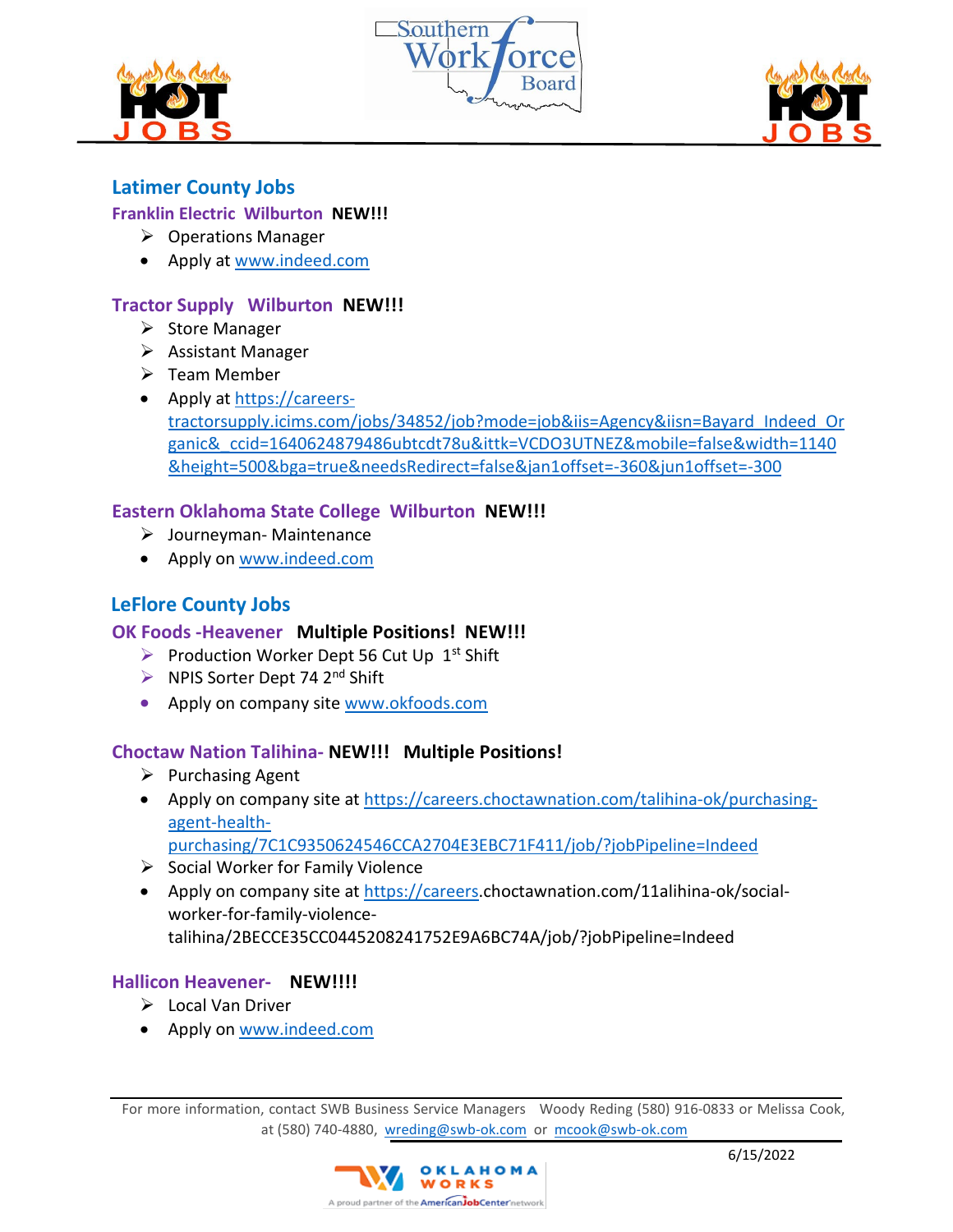





# **LeFlore County Jobs (Continued)**

## **Harp's Food Stores Heavener NEW!!!**

- $\triangleright$  Bakery/Deli Clerk
- Apply at [www.indeed.com](http://www.indeed.com/)

## **Mercy - Poteau NEW!!!**

- $\triangleright$  Lab Support Tech- Full time days
- $\triangleright$  Physician-Family Medicaine
- $\triangleright$  Apply on company site at [https://careers.mercy.net/job/MEHEUS878411EXTERNALENUS/Lab-Support-Technician-](https://careers.mercy.net/job/MEHEUS878411EXTERNALENUS/Lab-Support-Technician-Full-Time-Days?utm_source=Indeed&utm_medium=phenom-feeds&mode=job&iis=Indeed.com&iisn=Indeed.com&iis=Indeed.com&iisn=Indeed.com)[Full-Time-Days?utm\\_source=Indeed&utm\\_medium=phenom](https://careers.mercy.net/job/MEHEUS878411EXTERNALENUS/Lab-Support-Technician-Full-Time-Days?utm_source=Indeed&utm_medium=phenom-feeds&mode=job&iis=Indeed.com&iisn=Indeed.com&iis=Indeed.com&iisn=Indeed.com)[feeds&mode=job&iis=Indeed.com&iisn=Indeed.com&iis=Indeed.com&iisn=Indeed.com](https://careers.mercy.net/job/MEHEUS878411EXTERNALENUS/Lab-Support-Technician-Full-Time-Days?utm_source=Indeed&utm_medium=phenom-feeds&mode=job&iis=Indeed.com&iisn=Indeed.com&iis=Indeed.com&iisn=Indeed.com)

## **Superior Lawn Care Heavener NEW!!!**

- $\triangleright$  Mowing Crew
- $\triangleright$  Apply at [www.indeed.com](http://www.indeed.com/)

## **Oldcastle Infrastructure Poteau NEW!!!**

- Machine Operator 3rd Shift
- Apply at company site [https://jobs.crh.com/job/Poteau-Machine-Operator-%283rd-](https://jobs.crh.com/job/Poteau-Machine-Operator-%283rd-Shift%29-Poteau%2C-OK-OK-74953/819986201/?feedId=349401&utm_source=Indeed&utm_campaign=BuildingProd_Indeed&source=indeed.com)[Shift%29-Poteau%2C-OK-OK-](https://jobs.crh.com/job/Poteau-Machine-Operator-%283rd-Shift%29-Poteau%2C-OK-OK-74953/819986201/?feedId=349401&utm_source=Indeed&utm_campaign=BuildingProd_Indeed&source=indeed.com)[74953/819986201/?feedId=349401&utm\\_source=Indeed&utm\\_campaign=BuildingProd](https://jobs.crh.com/job/Poteau-Machine-Operator-%283rd-Shift%29-Poteau%2C-OK-OK-74953/819986201/?feedId=349401&utm_source=Indeed&utm_campaign=BuildingProd_Indeed&source=indeed.com) [\\_Indeed&source=indeed.com](https://jobs.crh.com/job/Poteau-Machine-Operator-%283rd-Shift%29-Poteau%2C-OK-OK-74953/819986201/?feedId=349401&utm_source=Indeed&utm_campaign=BuildingProd_Indeed&source=indeed.com)

# **Love County Jobs**

## **Lake Country Nursing Marietta NEW!!!**

- $\triangleright$  Dietary Aide
- $\triangleright$  Apply on [www.indeed.com](http://www.indeed.com/)

## **Dollar General Marietta NEW!!!**

- $\triangleright$  Maintenance Technician
- $\triangleright$  Apply on company site at [https://sjobs.brassring.com/TGnewUI/Search/home/HomeWithPreLoad?PageType=JobD](https://sjobs.brassring.com/TGnewUI/Search/home/HomeWithPreLoad?PageType=JobDetails&partnerid=25600&siteid=5258&jobid=1772656&Codes=Indeed#jobDetails=1772656_5258) [etails&partnerid=25600&siteid=5258&jobid=1772656&Codes=Indeed#jobDetails=17726](https://sjobs.brassring.com/TGnewUI/Search/home/HomeWithPreLoad?PageType=JobDetails&partnerid=25600&siteid=5258&jobid=1772656&Codes=Indeed#jobDetails=1772656_5258) [56\\_5258](https://sjobs.brassring.com/TGnewUI/Search/home/HomeWithPreLoad?PageType=JobDetails&partnerid=25600&siteid=5258&jobid=1772656&Codes=Indeed#jobDetails=1772656_5258)

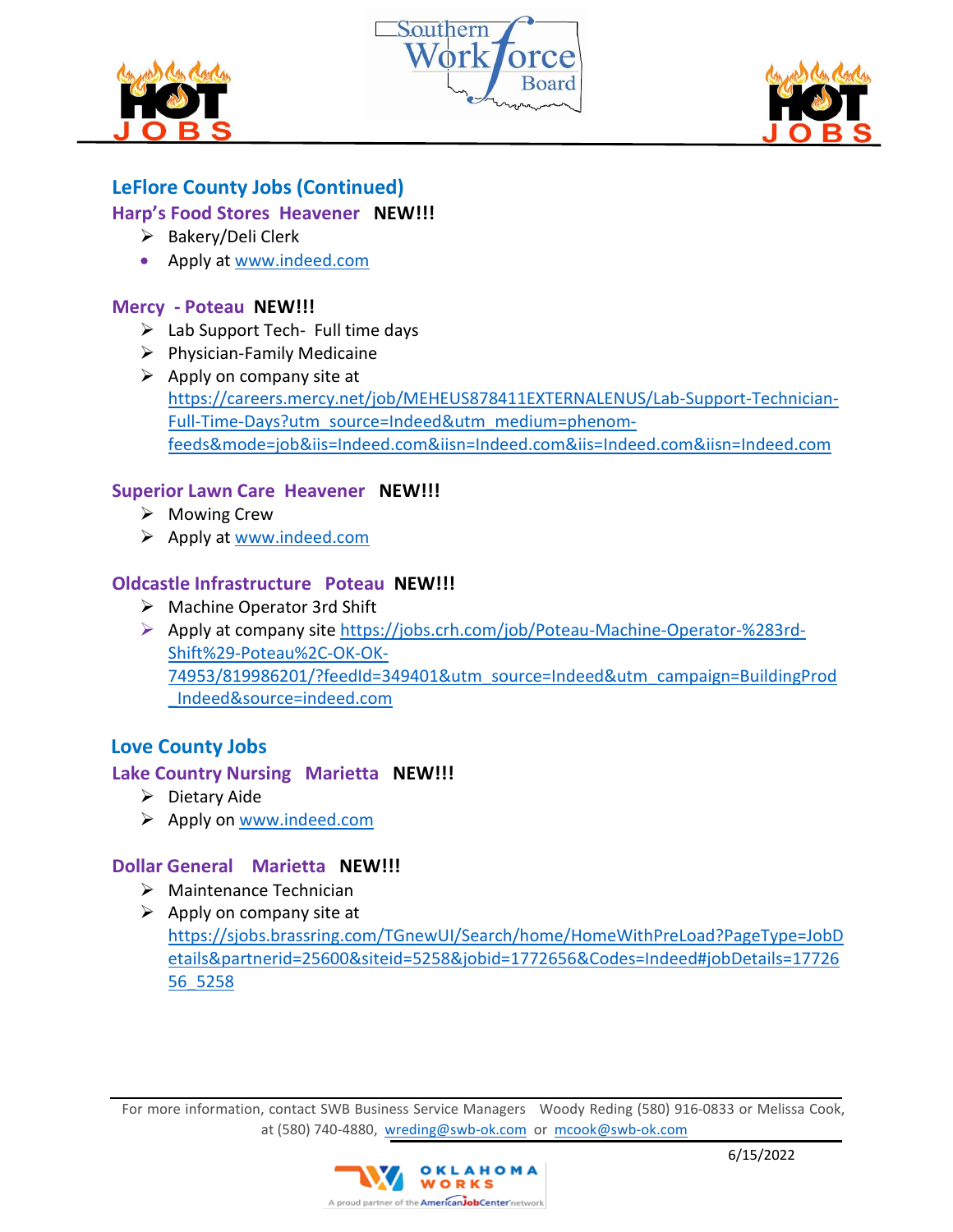





# **Love County (Continued)**

### **Mercy Marietta NEW!!! Multiple positions!**

- $\triangleright$  Food Service Tech
- $\triangleright$  First Responder
- $\triangleright$  Physician- Family Medicine
- $\triangleright$  Billing Specialist
- ▶ RN- Emergency Room Dept Weekend Option, Days
- $\triangleright$  LPN
- $\triangleright$  Apply on company site at [https://careers.mercy.net/job/MEHEUS877013EXTERNALENUS/Food-Service-Tech-](https://careers.mercy.net/job/MEHEUS877013EXTERNALENUS/Food-Service-Tech-I?utm_source=Indeed&utm_medium=phenom-feeds&mode=job&iis=Indeed.com&iisn=Indeed.com&iis=Indeed.com&iisn=Indeed.com)[I?utm\\_source=Indeed&utm\\_medium=phenom](https://careers.mercy.net/job/MEHEUS877013EXTERNALENUS/Food-Service-Tech-I?utm_source=Indeed&utm_medium=phenom-feeds&mode=job&iis=Indeed.com&iisn=Indeed.com&iis=Indeed.com&iisn=Indeed.com)[feeds&mode=job&iis=Indeed.com&iisn=Indeed.com&iis=Indeed.com&iisn=Indeed.com](https://careers.mercy.net/job/MEHEUS877013EXTERNALENUS/Food-Service-Tech-I?utm_source=Indeed&utm_medium=phenom-feeds&mode=job&iis=Indeed.com&iisn=Indeed.com&iis=Indeed.com&iisn=Indeed.com)

### **Family Dollar – Marietta NEW!!!**

- $\triangleright$  Assistant Store Manager
- Apply at: [https://www.linkedin.com/jobs/view/assistant-store-manager-at-family-dollar-](https://www.linkedin.com/jobs/view/assistant-store-manager-at-family-dollar-3101324115/?trk=bingjobs)[3101324115/?trk=bingjobs](https://www.linkedin.com/jobs/view/assistant-store-manager-at-family-dollar-3101324115/?trk=bingjobs)

## **The Chickasaw Nation Thackerville NEW!!!**

- $\triangleright$  Safety Technician Apprentice
- $\triangleright$  Revenue Auditor I
- ▶ Apply on [www.indeed.com](http://www.indeed.com/)

## **Vulcan Materials Company Thackerville NEW!!!**

- $\triangleright$  Heavy Equipment Operator
- $\triangleright$  Apply on [www.indeed.com](http://www.indeed.com/)

## **Marshall County Jobs**

### **Farmers Insurance Kingston NEW!!!**

- $\triangleright$  Insurance Sales Representative
- Apply on [www.indeed.com](http://www.indeed.com/)

### **T-Roc Madill New!!!**

- $\triangleright$  Retail Sales Specialist
- $\triangleright$  Apply on [www.indeed.com](http://www.indeed.com/)

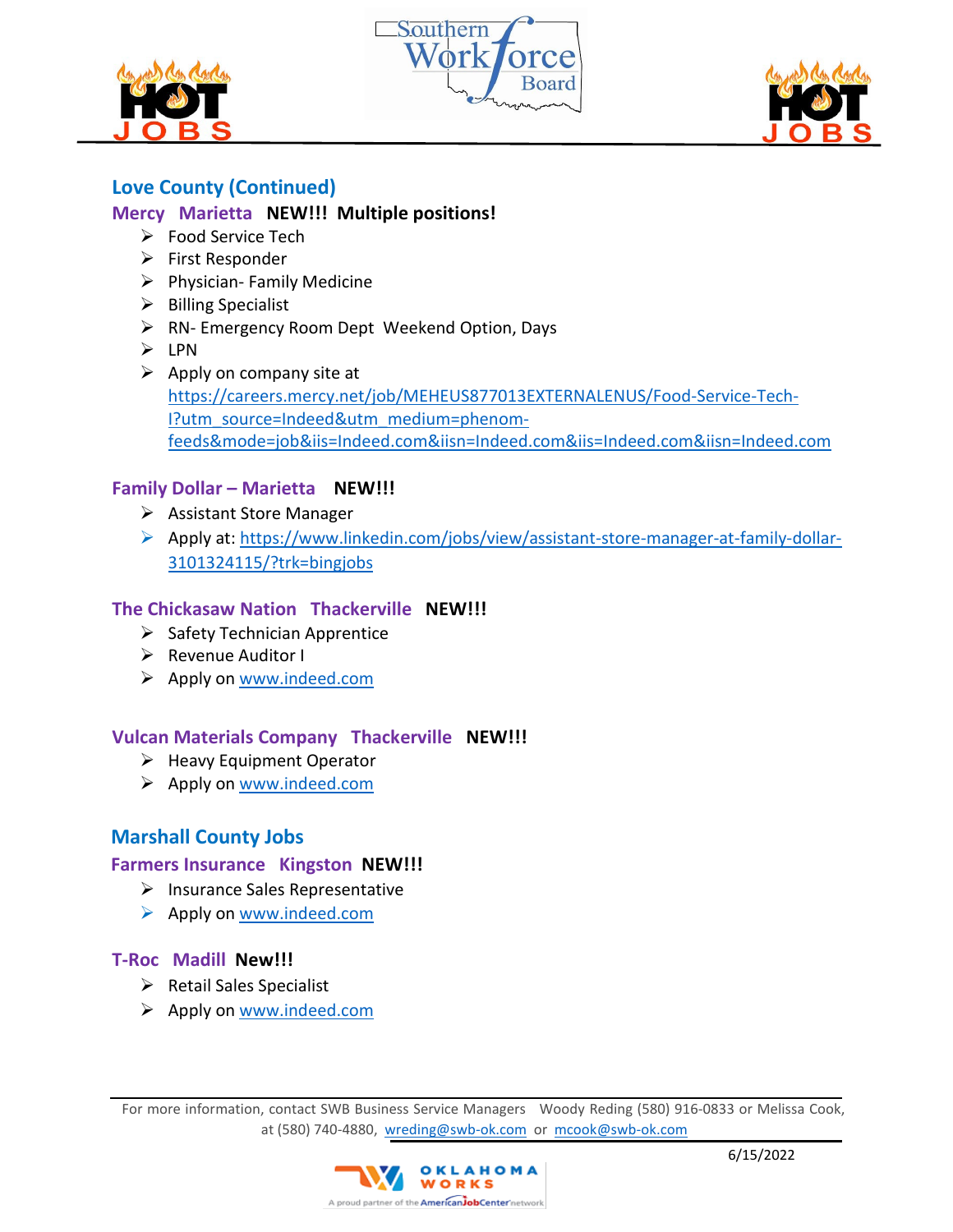





# **Marshall County Jobs (Continued)**

## **Brookside Nursing Center Madill NEW!!!**

- $\triangleright$  RN/LPN
- > MDS Coordinator
- $\triangleright$  Apply on [www.indeed.com](http://www.indeed.com/)

## **Star 32 INC Madill NEW!!!**

- $\triangleright$  Dispatcher
- ▶ Apply on [www.indeed.com](http://www.indeed.com/)

## **Wholesale Manufactured Homes Kingston NEW!!!**

- $\triangleright$  Finance Manager
- $\triangleright$  Apply on [www.indeed.com](http://www.indeed.com/)

## **Marshall County EMS Madill NEW!!!**

- $\triangleright$  EMS Chief
- Apply on [www.indeed.com](http://www.indeed.com/)

## **ESRO Food Group Madill NEW!!!**

- $\triangleright$  Electrical Maintenance Technician
- Apply on [www.indeed.com](http://www.indeed.com/)

### **Jobot – Kingston**

- Journeyman Carded Electrician
- $\triangleright$  Electrical Estimator
- Apply at: [https://www.ziprecruiter.com/jobs/jobot-9cb907eb/journeyman-carded](https://www.ziprecruiter.com/jobs/jobot-9cb907eb/journeyman-carded-electrician-4983364a?expires=1654380619&auth_token=_v4_0cfa894fec44d55c60e835f38293230d05fe42613999a1f06e3c9cc739410465&lvk=pDWnARQPqn_sktIurhN5Eg.--MVPAJ61fF&contact_id=471a8f13&utm_campaign=43024&tsid=111000153)[electrician-](https://www.ziprecruiter.com/jobs/jobot-9cb907eb/journeyman-carded-electrician-4983364a?expires=1654380619&auth_token=_v4_0cfa894fec44d55c60e835f38293230d05fe42613999a1f06e3c9cc739410465&lvk=pDWnARQPqn_sktIurhN5Eg.--MVPAJ61fF&contact_id=471a8f13&utm_campaign=43024&tsid=111000153)

[4983364a?expires=1654380619&auth\\_token=\\_v4\\_0cfa894fec44d55c60e835f38293230d](https://www.ziprecruiter.com/jobs/jobot-9cb907eb/journeyman-carded-electrician-4983364a?expires=1654380619&auth_token=_v4_0cfa894fec44d55c60e835f38293230d05fe42613999a1f06e3c9cc739410465&lvk=pDWnARQPqn_sktIurhN5Eg.--MVPAJ61fF&contact_id=471a8f13&utm_campaign=43024&tsid=111000153) 05fe42613999a1f06e3c9cc739410465&lvk=pDWnARQPqn sktIurhN5Eg .--[MVPAJ61fF&contact\\_id=471a8f13&utm\\_campaign=43024&tsid=111000153](https://www.ziprecruiter.com/jobs/jobot-9cb907eb/journeyman-carded-electrician-4983364a?expires=1654380619&auth_token=_v4_0cfa894fec44d55c60e835f38293230d05fe42613999a1f06e3c9cc739410465&lvk=pDWnARQPqn_sktIurhN5Eg.--MVPAJ61fF&contact_id=471a8f13&utm_campaign=43024&tsid=111000153)

### **CM Truck Beds – Kingston**

- $\triangleright$  Manufacturing Engineer
- $\triangleright$  Apply on [www.linkedin.com](http://www.linkedin.com/)

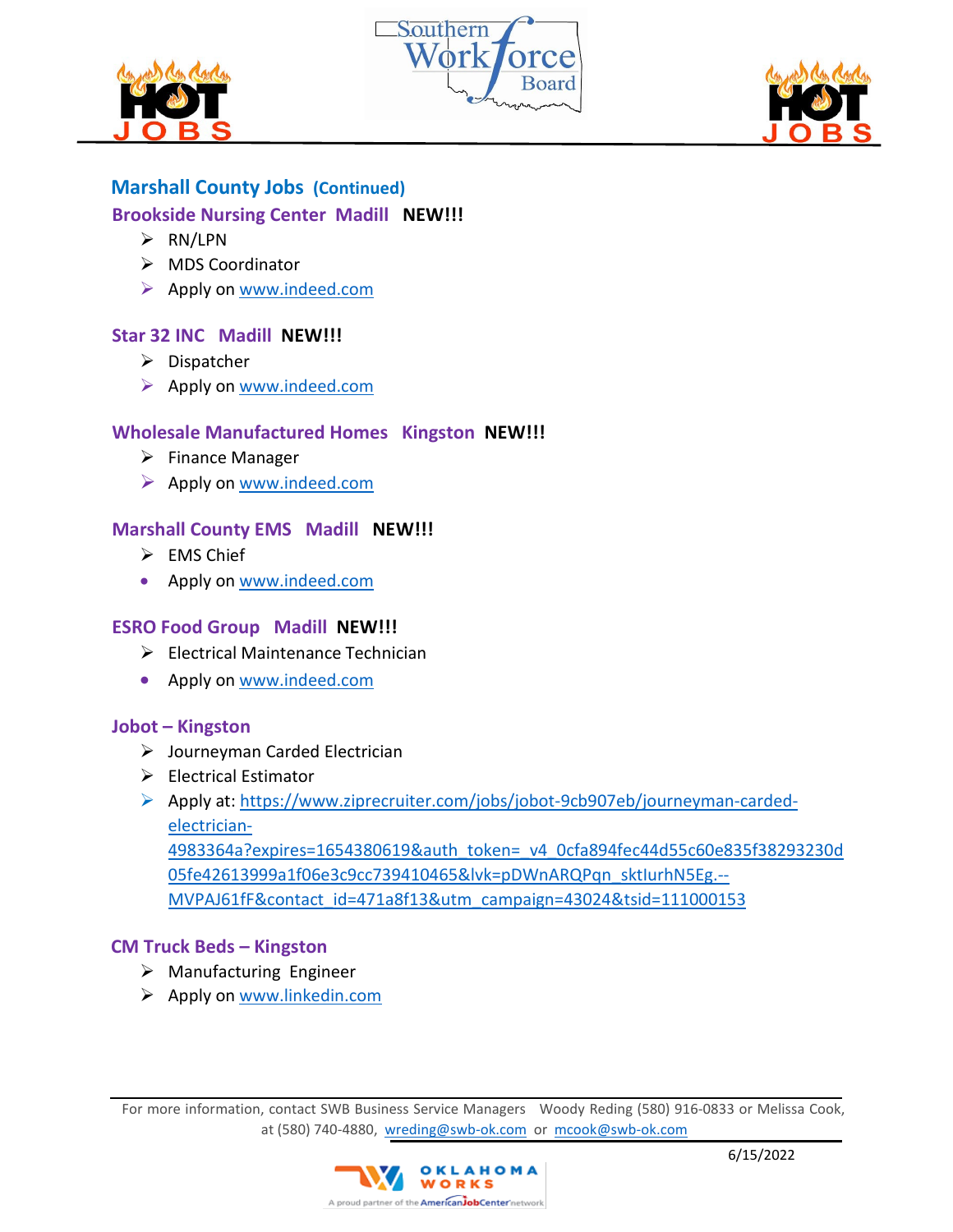





# **McCurtain County Jobs**

### **Oklahoma Human Services Idabel NEW!!!**

- $\triangleright$  Adult Protective Services Specialist I/II
- $\triangleright$  Apply on company site at [www.indeed.com](http://www.indeed.com/)

## **Tyson Foods – Broken Bow NEW!!!**

- Maintenance Generalist MG04
- > Manager Maintenance II
- ▶ Apply on company site at [https://tysonfoods.wd5.myworkdayjobs.com/en-](https://tysonfoods.wd5.myworkdayjobs.com/en-US/TSN/job/Broken-Bow-Plant---Broken-Bow-Oklahoma/Maintenance-Generalist-MG04_R0199064-2?Source=Indeed)[US/TSN/job/Broken-Bow-Plant---Broken-Bow-Oklahoma/Maintenance-Generalist-](https://tysonfoods.wd5.myworkdayjobs.com/en-US/TSN/job/Broken-Bow-Plant---Broken-Bow-Oklahoma/Maintenance-Generalist-MG04_R0199064-2?Source=Indeed)[MG04\\_R0199064-2?Source=Indeed](https://tysonfoods.wd5.myworkdayjobs.com/en-US/TSN/job/Broken-Bow-Plant---Broken-Bow-Oklahoma/Maintenance-Generalist-MG04_R0199064-2?Source=Indeed)

### **US Forest Service Broken Bow NEW!!!**

- $\triangleright$  Forestry Technician (Timber Sand Improvement)
- Apply on company site at<https://www.usajobs.gov/job/660526900>

#### **Beavers Bend Marina – Broken Bow**

- $\triangleright$  Dock Hands and Store Clerks
- $\triangleright$  Apply in person.

#### **Mountain Man Meat Market – Broken Bow**

- $\triangleright$  Two Full Time Team Members
- $\triangleright$  Applications are at the store or you can request one by emailing [mountainmanmeatmarket@gmail.com](mailto:mountainmanmeatmarket@gmail.com)

#### **Pan Pacific Products – Broken Bow**

- $\triangleright$  Entry Level Positions
- $\triangleright$  Applications are at the Oklahoma Works Center in Idabel

#### **Blue Beaver Cabins – Broken Bow**

- Housekeeping and Outdoor Cleaner/Light Maintenance, Laundry Attendant Positions available
- Email your resume' to  $h$ ello@cabinsinbrokenbow.com

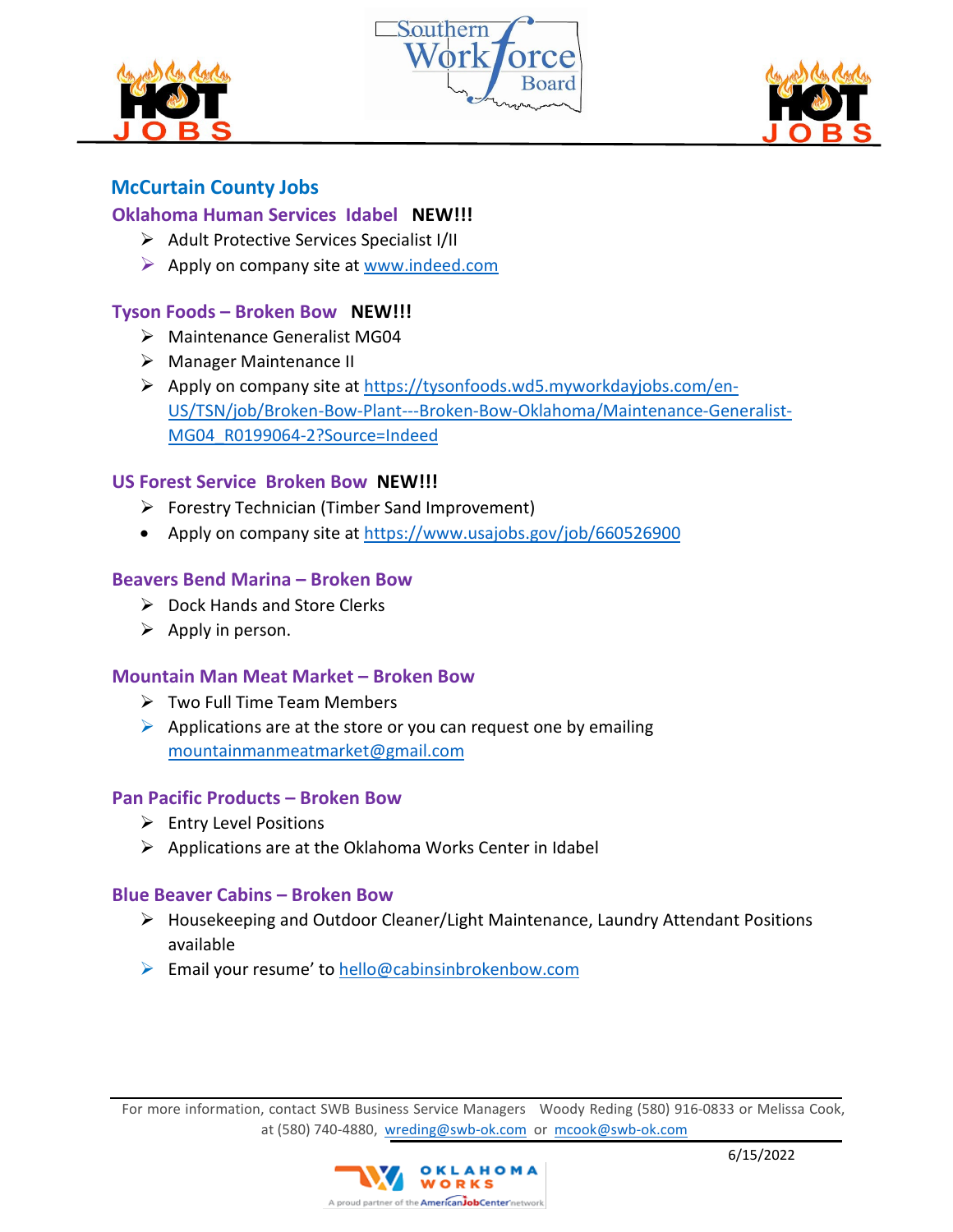





# **McCurtain County Jobs (Continued)**

## **Weyerhaeuser Idabel NEW!!!**

## $\triangleright$  Entry Level Production Team Member

• Apply on company site at [https://weyerhaeuser.taleo.net/careersection/10000/jobdetail.ftl?job=358067&src=JB-](https://weyerhaeuser.taleo.net/careersection/10000/jobdetail.ftl?job=358067&src=JB-12040)[12040](https://weyerhaeuser.taleo.net/careersection/10000/jobdetail.ftl?job=358067&src=JB-12040)

# **Air Evac Life Team – Idabel**

- Flight Nurse AEL 171
	- Apply at: [https://www.glassdoor.com/job-listing/flight-nurse-ael-171-mccurtain-co](https://www.glassdoor.com/job-listing/flight-nurse-ael-171-mccurtain-co-ok-air-evac-lifeteam-JV_IC1136606_KO0,36_KE37,54.htm?jl=1007837989441&trk=bingjobs)[ok-air-evac-lifeteam-](https://www.glassdoor.com/job-listing/flight-nurse-ael-171-mccurtain-co-ok-air-evac-lifeteam-JV_IC1136606_KO0,36_KE37,54.htm?jl=1007837989441&trk=bingjobs)[JV\\_IC1136606\\_KO0,36\\_KE37,54.htm?jl=1007837989441&trk=bingjobs](https://www.glassdoor.com/job-listing/flight-nurse-ael-171-mccurtain-co-ok-air-evac-lifeteam-JV_IC1136606_KO0,36_KE37,54.htm?jl=1007837989441&trk=bingjobs)

## **Setco Tires NEW Positions !!**

 Multiple Positions (Safety/OSHA, General Laborers and Customer Service, Heavy Equipment Mechanic and Quality Manager)

• Apply in-person at Setco Tires 1803 NW Seminole Ave. Idabel, OK 74745 or contact Sia Xiong at sia.xiong@setcotire.com

# **Murray County Jobs**

## **iCare Urgent Care Davis NEW!!!**

- ▶ Nurse Practitioner
	- Apply at [www.indeed.com](http://www.indeed.com/)

### **Martin Marietta – Davis NEW!!!**

- $\triangleright$  Lead Person Washita Quarry
	- Apply at: [https://www.ziprecruiter.com/jobs/martin-marietta-d5280edf/lead](https://www.ziprecruiter.com/jobs/martin-marietta-d5280edf/lead-person-washita-quarry-f2288d43?expires=1655071439&utm_campaign=43024&auth_token=_v4_56d3f29e1fa8f4d29bfe97127e70525214fe82c1e5ee7d47baa98e52614a4c59&lvk=mWOP5DmmqJsiCs-bspwedw.--MVjsPbBlV&contact_id=471a8f13&tsid=111000153)[person-washita-quarry](https://www.ziprecruiter.com/jobs/martin-marietta-d5280edf/lead-person-washita-quarry-f2288d43?expires=1655071439&utm_campaign=43024&auth_token=_v4_56d3f29e1fa8f4d29bfe97127e70525214fe82c1e5ee7d47baa98e52614a4c59&lvk=mWOP5DmmqJsiCs-bspwedw.--MVjsPbBlV&contact_id=471a8f13&tsid=111000153)[f2288d43?expires=1655071439&utm\\_campaign=43024&auth\\_token=\\_v4\\_56d3f29e](https://www.ziprecruiter.com/jobs/martin-marietta-d5280edf/lead-person-washita-quarry-f2288d43?expires=1655071439&utm_campaign=43024&auth_token=_v4_56d3f29e1fa8f4d29bfe97127e70525214fe82c1e5ee7d47baa98e52614a4c59&lvk=mWOP5DmmqJsiCs-bspwedw.--MVjsPbBlV&contact_id=471a8f13&tsid=111000153) [1fa8f4d29bfe97127e70525214fe82c1e5ee7d47baa98e52614a4c59&lvk=mWOP5Dm](https://www.ziprecruiter.com/jobs/martin-marietta-d5280edf/lead-person-washita-quarry-f2288d43?expires=1655071439&utm_campaign=43024&auth_token=_v4_56d3f29e1fa8f4d29bfe97127e70525214fe82c1e5ee7d47baa98e52614a4c59&lvk=mWOP5DmmqJsiCs-bspwedw.--MVjsPbBlV&contact_id=471a8f13&tsid=111000153) [mqJsiCs-bspwedw.--MVjsPbBlV&contact\\_id=471a8f13&tsid=111000153](https://www.ziprecruiter.com/jobs/martin-marietta-d5280edf/lead-person-washita-quarry-f2288d43?expires=1655071439&utm_campaign=43024&auth_token=_v4_56d3f29e1fa8f4d29bfe97127e70525214fe82c1e5ee7d47baa98e52614a4c59&lvk=mWOP5DmmqJsiCs-bspwedw.--MVjsPbBlV&contact_id=471a8f13&tsid=111000153)

## **Artesian Home Sulphur NEW!!!**

- $\triangleright$  Assistant Director of Nursing
	- Apply at [www.indeed.com](http://www.indeed.com/)

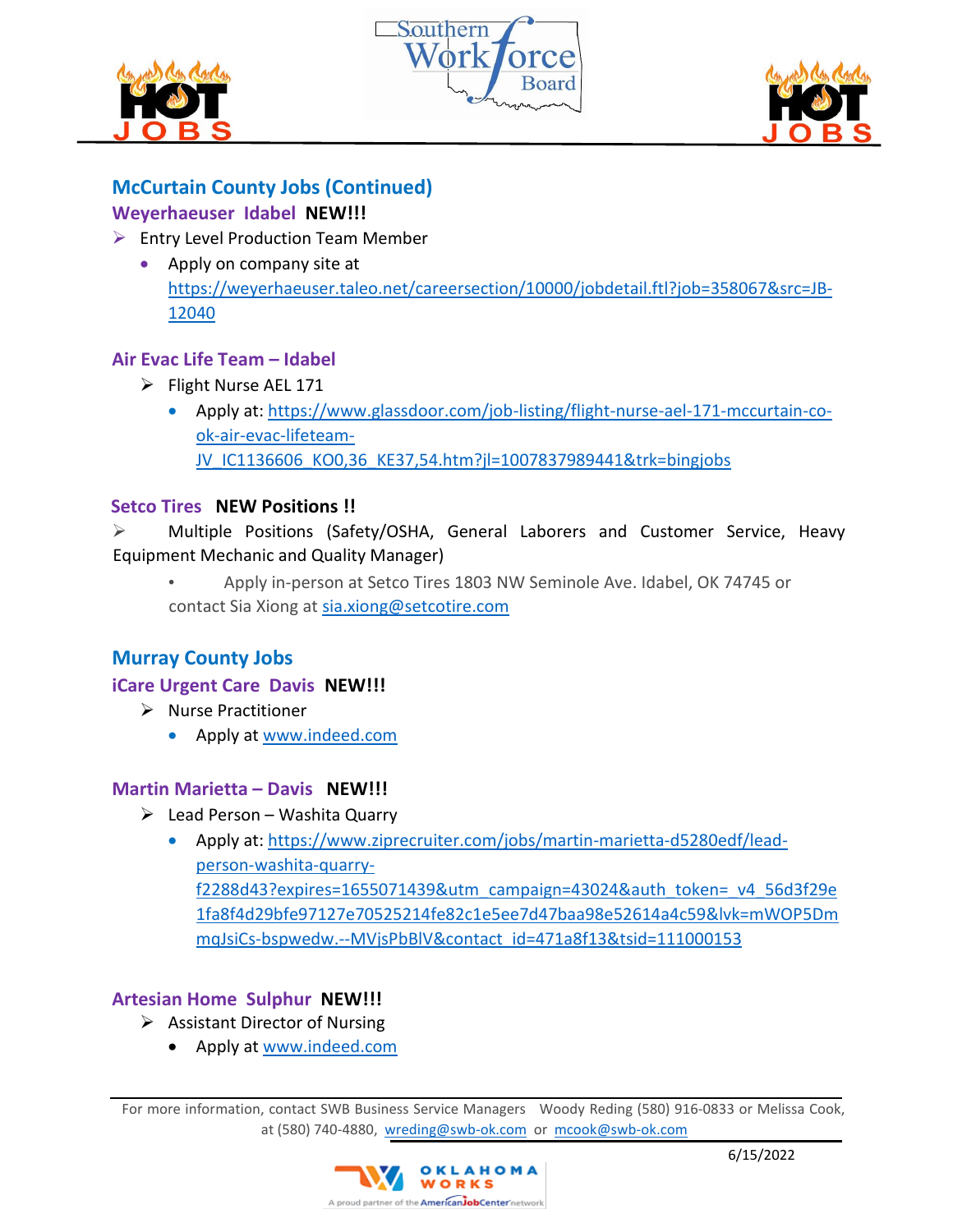





# **Murray County Jobs (Continued)**

# **HydroChem PSC – Davis**

- $\triangleright$  Environmental Tech II Wynnewood
	- Apply at: https://careers.cleanharbors.com/jobs/9250735-environmental-technicianii-ok-wynnewood?tm\_job=111094-JOBREQ-168324-en-us-OTHLOC-OK%255FWynnewood&tm\_event=view&tm\_company=12750&bid=2620&\_ccid=165 4610219926uesgqcheg

## **Arbuckle Memorial Hospital – Sulphur NEW!!!**

- Medical Lab Technician
- Apply at [www.upward.net](http://www.upward.net/)

## **Arbuckle Construction LLC Sulphur NEW !!!**

- > Storm Restoration Sales \*\*\*\*UNCAPPED COMMISSION\*\*\*
- Apply at www.indeed.com

# **City of Davis Turner Falls Park NEW Positions added!!!**

- $\triangleright$  Life Guard
- $\triangleright$  Maintenance
- $\triangleright$  Retail
- $\triangleright$  Housekeeping
- $\triangleright$  Shuttle Drivers (Must be able to obtain CDL)
- Wages range from \$9.00 \$22.00/hr. Various days & hours to include Saturdays & Sundays
- Apply in person at Turner Falls Park, Davis, Oklahoma

## **Mac Trailer – Davis New Positions Added!!**

- $\triangleright$  Plumber
- Environmental Health and Safety Manager
- $\triangleright$  Production Supervisor
- Warehouse Clerk
- $\triangleright$  Painter
- Welder
- Apply at [http://mactrailer.com/careers,](http://mactrailer.com/careers) email to [Tspenser@mactrailer.com,](mailto:Tspenser@mactrailer.com) by phone 580-448-4900, or in-person @ Mac Trailer 8304 W McKee Industrial Road, Davis, Oklahoma 73030

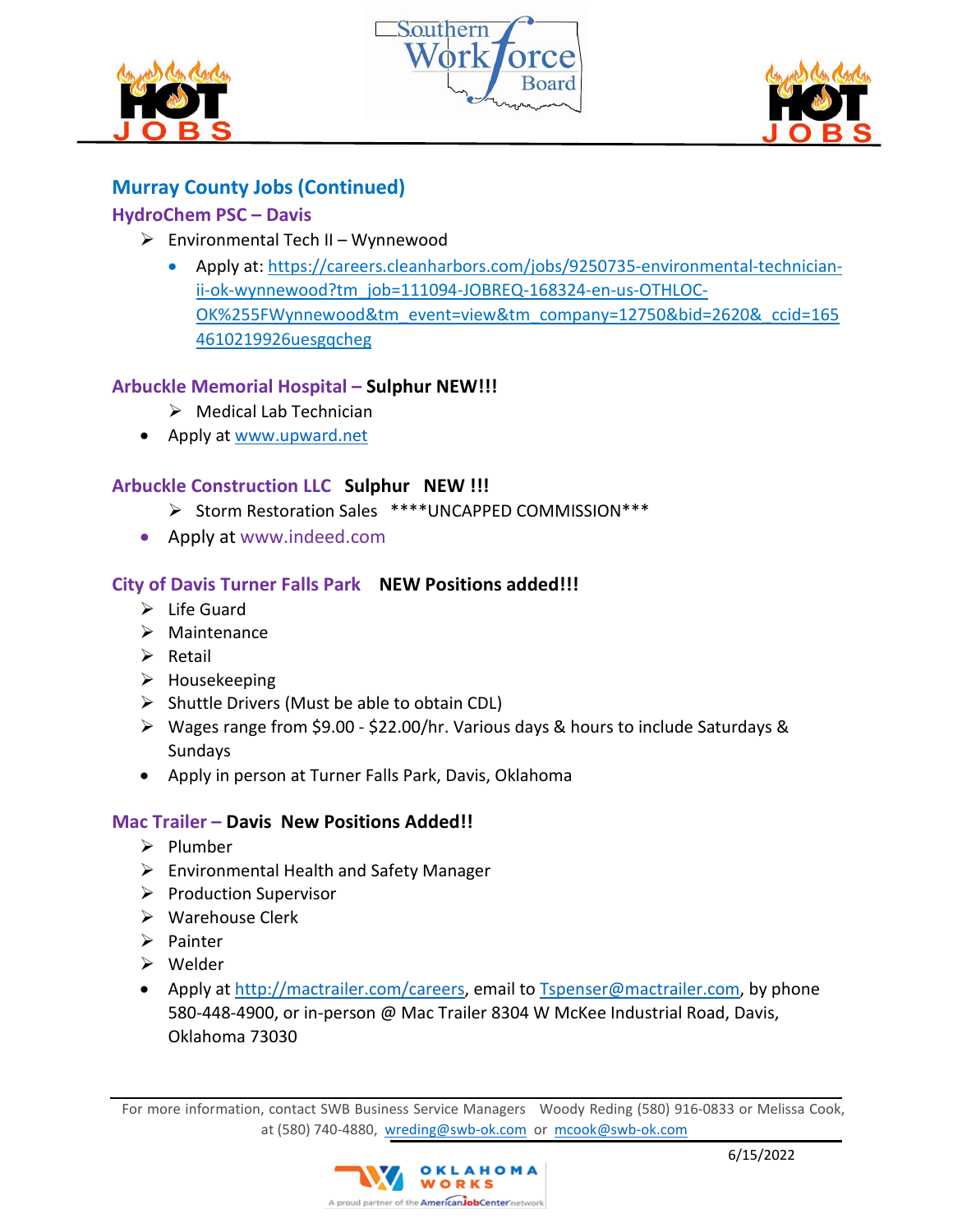





# **Murray County Jobs (Continued)**

## **SCHWAN'S Sulphur NEW!!!**

- Customer Sales Representative-Red Baron Pizza
- Apply on company site at [https://www.schwansjobs.com/job/-/-](https://www.schwansjobs.com/job/-/-/1011/31308711536?src=JB-10200) [/1011/31308711536?src=JB-10200](https://www.schwansjobs.com/job/-/-/1011/31308711536?src=JB-10200)

# **Pittsburg County Jobs**

## **Five Below McAlester NEW Store Opening!**

- $\triangleright$  Store Manager- 5085
- $\triangleright$  Customer Experience Manager
- $\triangleright$  Merchandise Manager
- Apply on company site at [https://fivebelow.wd1.myworkdayjobs.com/en-](https://fivebelow.wd1.myworkdayjobs.com/en-US/fivebelowcareers/job/McAlester-OK-74501/Store-Manager---5085_JR10260?source=Indeed)[US/fivebelowcareers/job/McAlester-OK-74501/Store-Manager---](https://fivebelow.wd1.myworkdayjobs.com/en-US/fivebelowcareers/job/McAlester-OK-74501/Store-Manager---5085_JR10260?source=Indeed) [5085\\_JR10260?source=Indeed](https://fivebelow.wd1.myworkdayjobs.com/en-US/fivebelowcareers/job/McAlester-OK-74501/Store-Manager---5085_JR10260?source=Indeed)

### **Oklahoma Human Resources McAlester NEW!!!**

- $\triangleright$  Social Work Aide
- Apply on [www.indeed.com](http://www.indeed.com/)

### **Choctaw Nation – Jones Academy Hartshorne NEW!!!**

- $\triangleright$  Dormitory Staff
- Apply at [www.indeed.com](http://www.indeed.com/)

### **Department of Mental Health and Substance Abuse McAlester NEW!!!**

- Family Support Provider
- Apply at [www.indeed.com](http://www.indeed.com/)

### **Angels Care Home Health McAlester NEW!!!**

- $\triangleright$  Behavioral Health RN
- Apply on company site at<https://jobs.angelscarehealth.com/job/bhrn-mcalester/>

### **JE Systems, INC McAlester NEW !!!**

- $\triangleright$  Outside Sales Rep
- Apply on [www.indeed.com](http://www.indeed.com/)

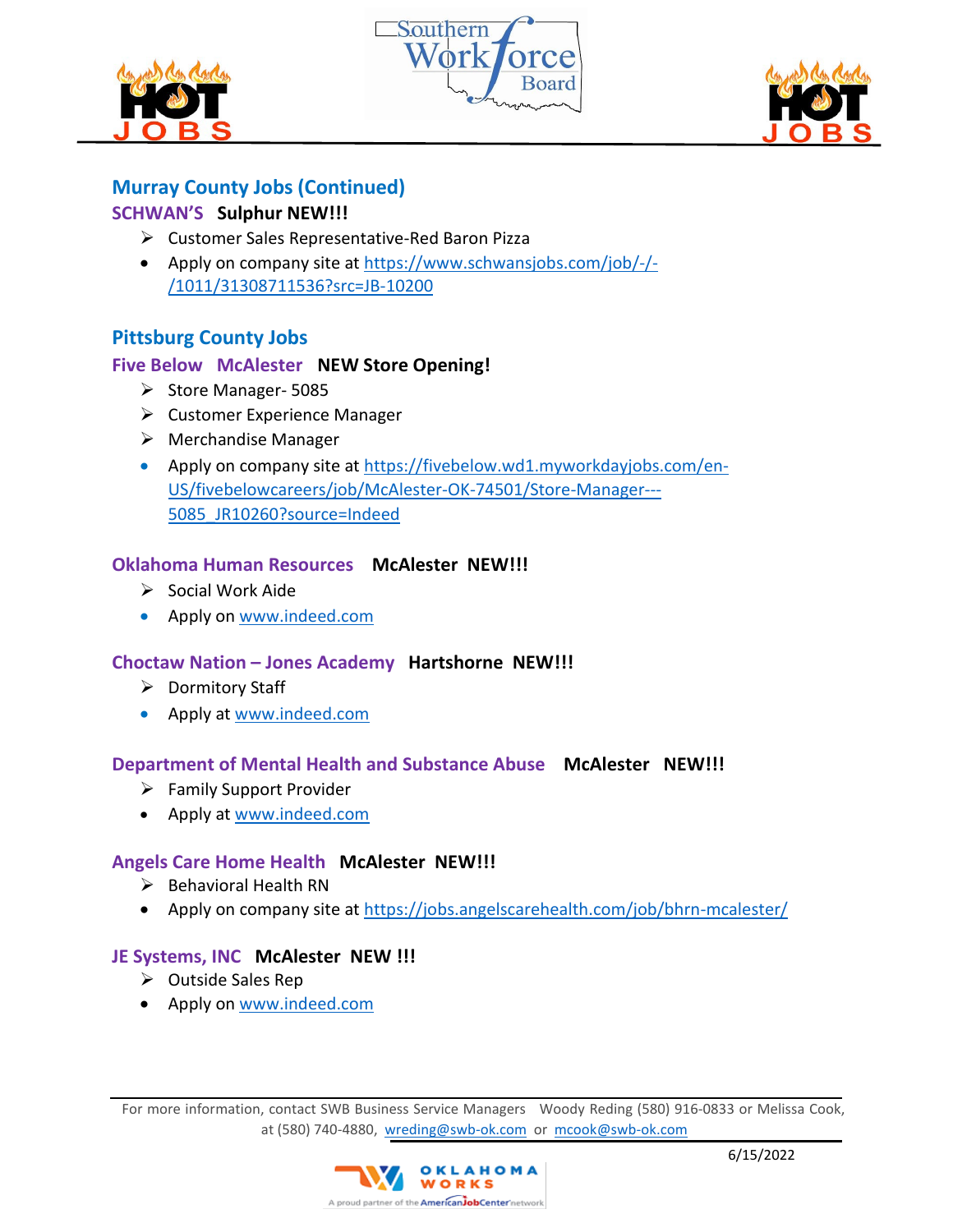





# **Pittsburg County Jobs (Continued)**

## **Narconon of Oklahoma Canadian NEW!!!**

- $\triangleright$  Chef
- Apply at [www.indeed.com](http://www.indeed.com/)

## **Heartland Energy Solutions McAlester New!!!**

- $\triangleright$  Soil Farming (Class A or B)
- Apply at [www.indeed.com](http://www.indeed.com/)

### **Family Dollar Hartshorne**

- $\triangleright$  Assistant Store Manager- Evening Shift
	- Apply on company site at

[https://sjobs.brassring.com/TGnewUI/Search/home/HomeWithPreLoad?PageType=J](https://sjobs.brassring.com/TGnewUI/Search/home/HomeWithPreLoad?PageType=JobDetails&partnerid=25600&siteid=5258&jobid=1844072&Codes=Indeed#jobDetails=1844072_5258) [obDetails&partnerid=25600&siteid=5258&jobid=1844072&Codes=Indeed#jobDetails](https://sjobs.brassring.com/TGnewUI/Search/home/HomeWithPreLoad?PageType=JobDetails&partnerid=25600&siteid=5258&jobid=1844072&Codes=Indeed#jobDetails=1844072_5258) [=1844072\\_5258](https://sjobs.brassring.com/TGnewUI/Search/home/HomeWithPreLoad?PageType=JobDetails&partnerid=25600&siteid=5258&jobid=1844072&Codes=Indeed#jobDetails=1844072_5258)

### **Elara Caring – McAlester**

- $\triangleright$  Personal Care Aide PCA
	- Apply at [www.indeed.com](http://www.indeed.com/)

### **Dynamic Workforce Solutions - McAlester**

- $\triangleright$  Case Manager
	- Apply at [www.indeed.com](http://www.indeed.com/) or [www.dwfs.us](http://www.dwfs.us/)

### **Burks Outlet McAlester**

- ▶ Outlet Supervisor
- Apply on company site at [https://jobs.chattr.ai/beallsoutlet/9e896d01-8cef-4c12-9e31-](https://jobs.chattr.ai/beallsoutlet/9e896d01-8cef-4c12-9e31-6c00667cbe24?utm_source=Indeed) [6c00667cbe24?utm\\_source=Indeed](https://jobs.chattr.ai/beallsoutlet/9e896d01-8cef-4c12-9e31-6c00667cbe24?utm_source=Indeed)

### **The Bank N.A. McAlester NEW!!!**

- Loan Processor
- Apply on company website at [https://www.icareersite.com/jobboard/default.aspx?job=b6500469-0464-4ce7-bebb](https://www.icareersite.com/jobboard/default.aspx?job=b6500469-0464-4ce7-bebb-fe6e5db27f77&browserurl=https://www.icareersite.com/careers/job/thebankna/1/43)[fe6e5db27f77&browserurl=https://www.icareersite.com/careers/job/thebankna/1/43](https://www.icareersite.com/jobboard/default.aspx?job=b6500469-0464-4ce7-bebb-fe6e5db27f77&browserurl=https://www.icareersite.com/careers/job/thebankna/1/43)

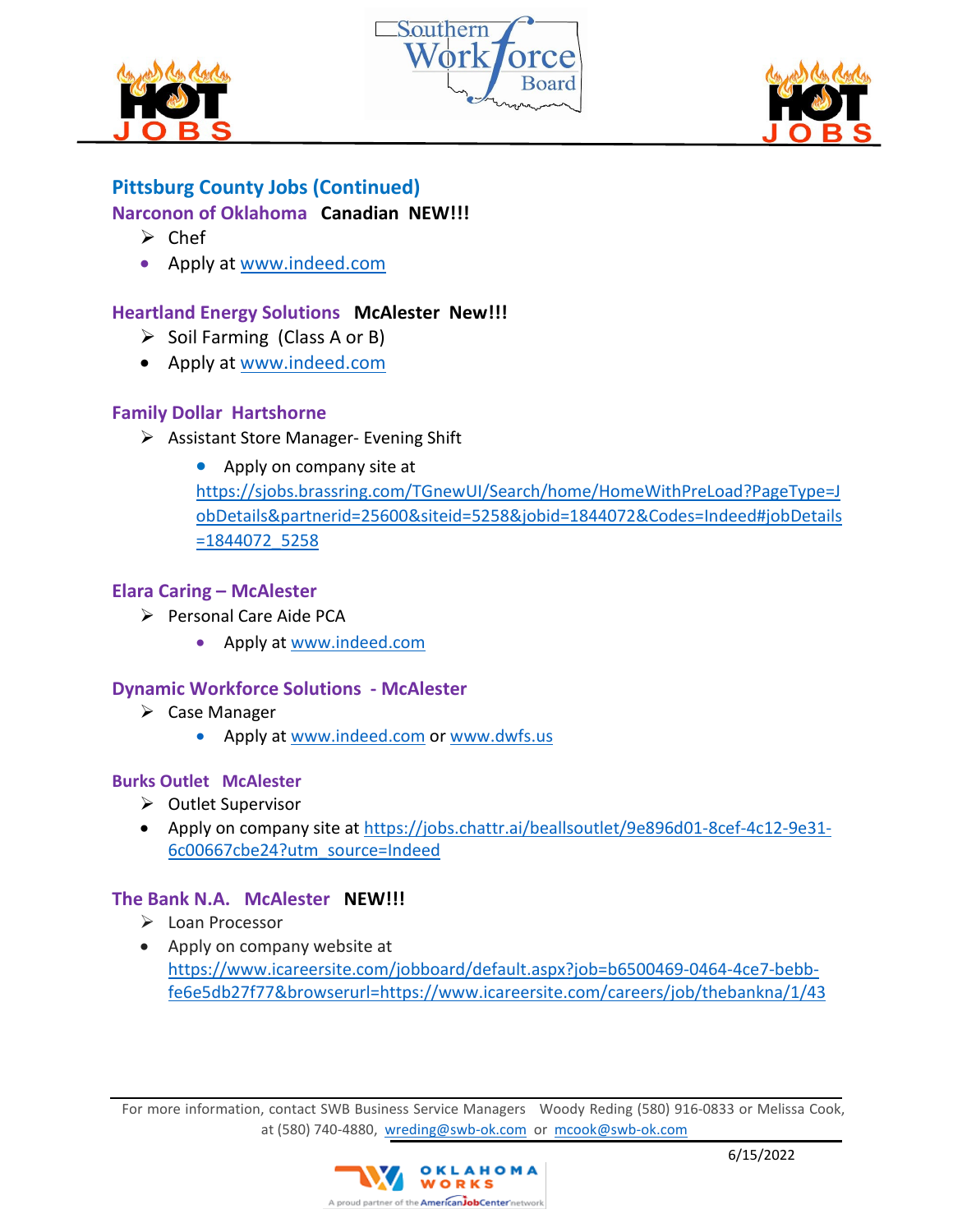





# **Pittsburg County Jobs (Continued)**

## **Ross Dress for Less McAlester Multiple Openings!!!**

- $\triangleright$  Store Protection Specialist
- $\triangleright$  Retail Associate
- $\triangleright$  Store Manager
- $\triangleright$  Assistant Store Manager
- $\triangleright$  Area Supervisor
- Apply on company site at [https://jobs.rossstores.com/search/jobdetails/store](https://jobs.rossstores.com/search/jobdetails/store-protection-specialist/d22ae61e-11f8-4d8b-8355-dc9078c53d98?utm_campaign=indeed_organic&utm_source=indeed&utm_medium=organic_job_board)[protection-specialist/d22ae61e-11f8-4d8b-8355](https://jobs.rossstores.com/search/jobdetails/store-protection-specialist/d22ae61e-11f8-4d8b-8355-dc9078c53d98?utm_campaign=indeed_organic&utm_source=indeed&utm_medium=organic_job_board) [dc9078c53d98?utm\\_campaign=indeed\\_organic&utm\\_source=indeed&utm\\_medium=org](https://jobs.rossstores.com/search/jobdetails/store-protection-specialist/d22ae61e-11f8-4d8b-8355-dc9078c53d98?utm_campaign=indeed_organic&utm_source=indeed&utm_medium=organic_job_board) anic job board

## **McAlester Regional Health Center NEW!!! MULTIPLE POSITIONS**

- ▶ RN- Wound Care
- $\triangleright$  House Aide for Van Buren House
- $\triangleright$  Customer Service Specialist Ortho
- $\triangleright$  Customer Service Specialist Physician Services
- $\triangleright$  LPN Home Health
- $\triangleright$  Cooks
- EVS
- $\triangleright$  RNs
- $\triangleright$  LPNs
- $\triangleright$  Registered Respiratory Therapists
- MRI Techs
- $\triangleright$  CT Technologist
- $\triangleright$  Physical Therapist
- $\triangleright$  Occupational Therapist
- $\triangleright$  Rad Techs
- $\triangleright$  Servers/Cafeteria Attendants
- Apply at<http://www.mrhcok.com/careers> or email me at [tgrantham@mrhcok.com](mailto:tgrantham@mrhcok.com)

### **Pontotoc County Jobs**

### **Advanced Pharmaceutical Consultants, Inc Ada NEW!!!**

- $\triangleright$  Pharmacy Technician
- Apply on [www.indeed.com](http://www.indeed.com/)

### **Teal-Jones Lumber**

- $\triangleright$  Millwrights, Electricians, Saw Filers
- Apply at [www.indeed.com](http://www.indeed.com/)

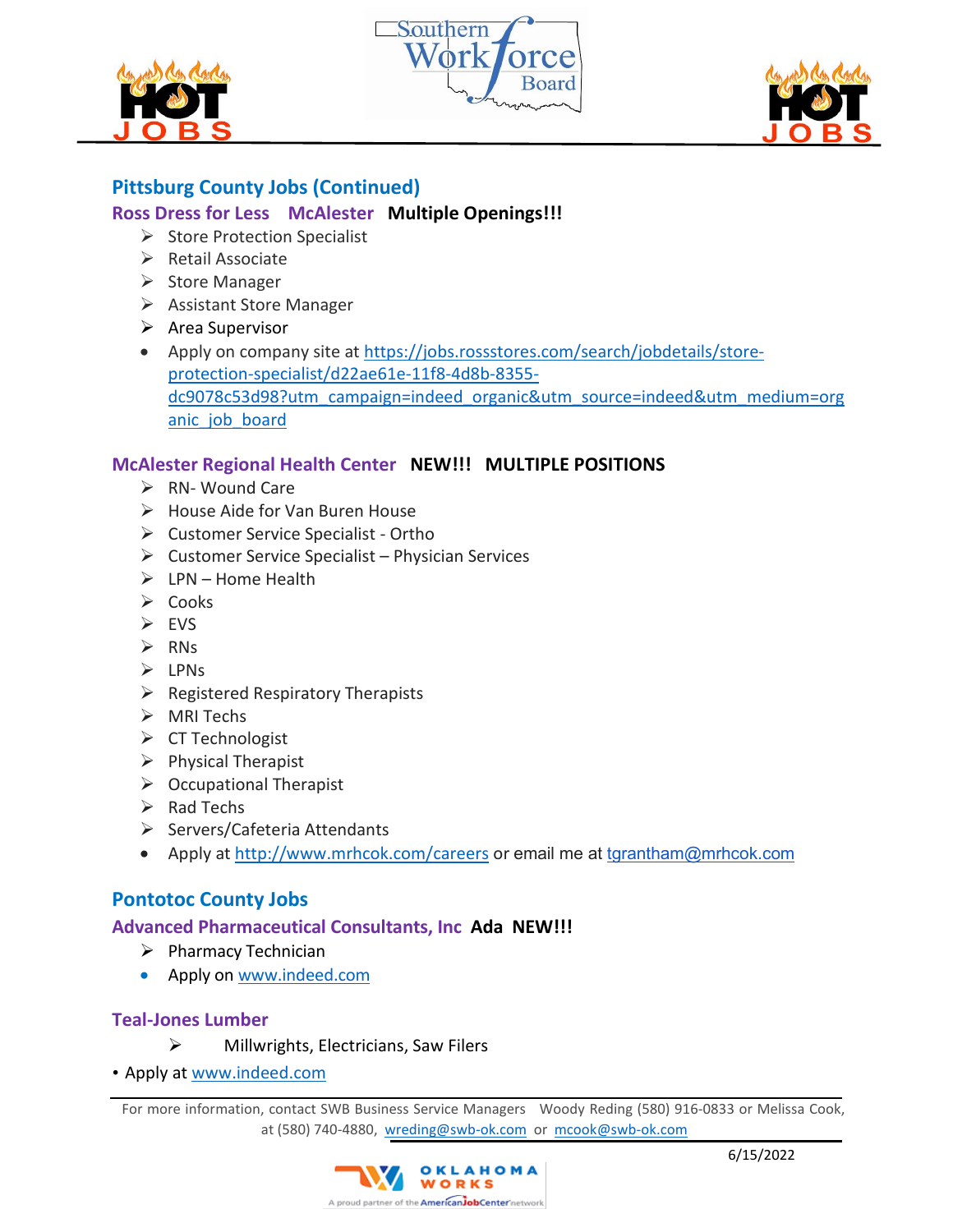





## **Pontotoc County Jobs (Continued)**

## **Goodwill Industries of Central Oklahoma Ada NEW!!!**

Shift Leader Apply on company site at <https://okgoodwill.hrmdirect.com/employment/view.php?req=2104559&jbsrc=1014>

## **Covia Holdings LLC Roff New!!!**

- $\triangleright$  Production Operator
- Apply on company site at [https://recruiting2.ultipro.com/COV1009COVI/JobBoard/c9bd3dac-047b-49f0-b334-](https://recruiting2.ultipro.com/COV1009COVI/JobBoard/c9bd3dac-047b-49f0-b334-6afe229b3eb1/OpportunityDetail?opportunityId=0147e6eb-b03e-479a-b5a1-fecb19b9d912&postingId=e8f74a18-be79-446e-95bb-85721a6c7815) [6afe229b3eb1/OpportunityDetail?opportunityId=0147e6eb-b03e-479a-b5a1](https://recruiting2.ultipro.com/COV1009COVI/JobBoard/c9bd3dac-047b-49f0-b334-6afe229b3eb1/OpportunityDetail?opportunityId=0147e6eb-b03e-479a-b5a1-fecb19b9d912&postingId=e8f74a18-be79-446e-95bb-85721a6c7815) [fecb19b9d912&postingId=e8f74a18-be79-446e-95bb-85721a6c7815](https://recruiting2.ultipro.com/COV1009COVI/JobBoard/c9bd3dac-047b-49f0-b334-6afe229b3eb1/OpportunityDetail?opportunityId=0147e6eb-b03e-479a-b5a1-fecb19b9d912&postingId=e8f74a18-be79-446e-95bb-85721a6c7815)

### **Family Crisis Center, Inc Ada NEW!!!**

- $\triangleright$  Shelter Advocate
- Apply on [www.indeed.com](http://www.indeed.com/)

### **Vision Bank – Ada NEW!!!**

- Customer Support Agent
- $\triangleright$  Apply on company site at

[https://www.paycomonline.net/v4/ats/web.php/jobs/ViewJobDetails?job=76869&clientkey=57](https://www.paycomonline.net/v4/ats/web.php/jobs/ViewJobDetails?job=76869&clientkey=57DF284A35A8526BE305FDAA801347DD&source=Indeed) [DF284A35A8526BE305FDAA801347DD&source=Indeed](https://www.paycomonline.net/v4/ats/web.php/jobs/ViewJobDetails?job=76869&clientkey=57DF284A35A8526BE305FDAA801347DD&source=Indeed)

### **First United Bank -Ada NEW!!!**

- $\triangleright$  Relationship Banker I
- $\triangleright$  Apply on [www.indeed.com](http://www.indeed.com/)

## **Pushmataha County jobs**

### **CenterWell Home Health Antlers NEW!!!**

- $\triangleright$  RN Clinical Manager
- $\triangleright$  RN Home Health Full Time
- Apply on [www.indeed.com](http://www.indeed.com/)

### **Belmont Management Co. Calyton NEW!!!**

- $\triangleright$  Property Maintenance Technician
- Apply on [www.indeed.com](http://www.indeed.com/)

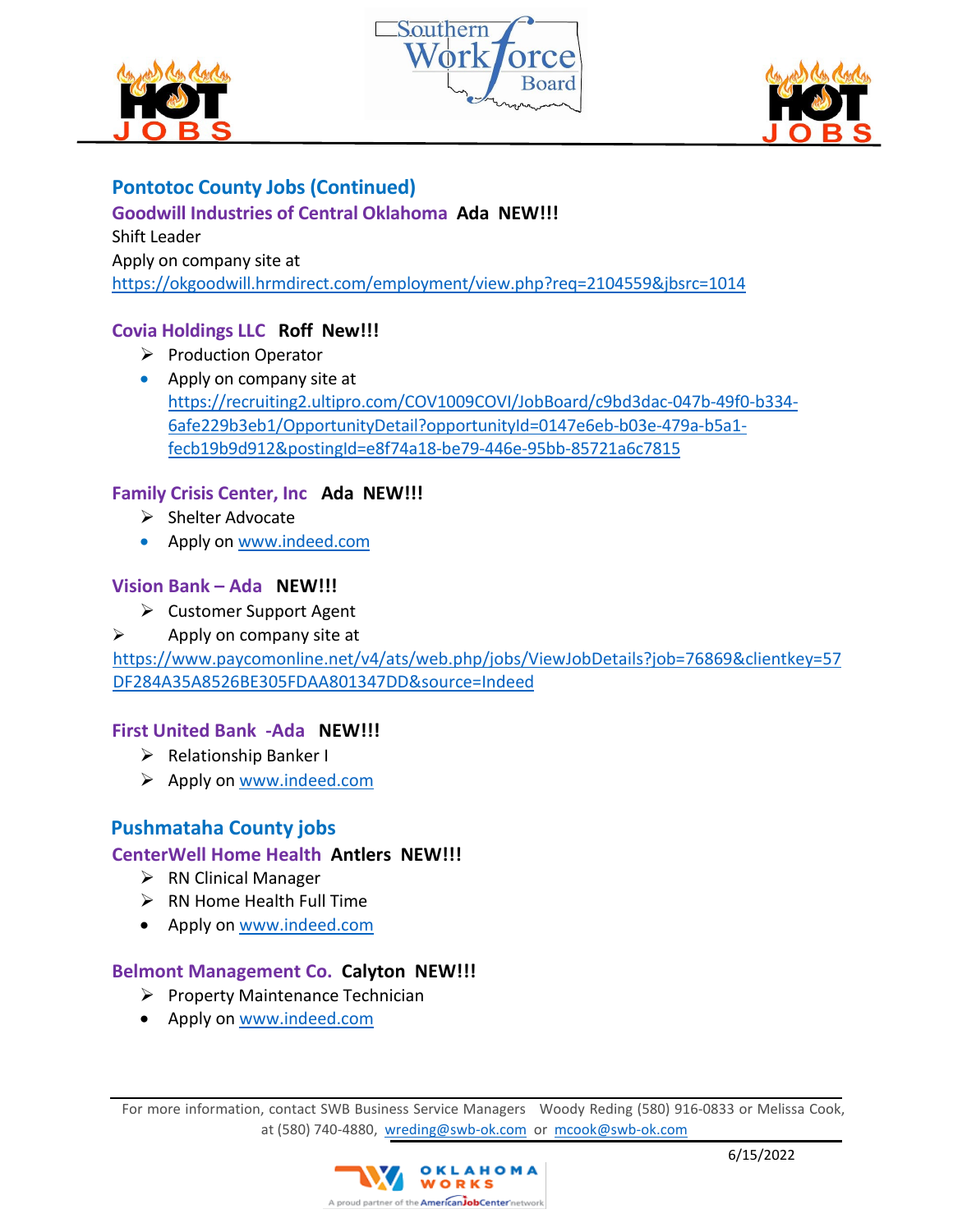





# **Pushmataha County jobs (Continued)**

## **Teal Jones Lumber LLC Antlers NEW!!!**

- $\triangleright$  Forklift Driver
- Procurement Forester
- Apply on www.indeed.com

## **Dollar General Fleet Ardmore – Antlers**

- $\triangleright$  CDL Refrigerated Truck Driver Home Weekly
- $\triangleright$  Apply at: https://www.careerbuilder.com/job/J3S325682MZHK62C5P2?utm\_source=bing&utm\_m edium=organic&utm\_campaign=bing\_trk\_jobs

## **Cameron Goodwin – State Farm Agent – Antlers**

- Account Manager/Team Member
- Apply at: https://www.ziprecruiter.com/jobs/cameron-goodwin-state-farm-agent-18b9a8bc/account-manager-state-farm-agent-team-member-leadership-focus-4186dad2?expires=1654456088&contact\_id=471a8f13&auth\_token=\_v4\_e5c447f4cf68a aedd3c293026b16dd57261e8fac0f7c5e6316ab99de89b66587&lvk=nhdaTN\_QoMu1Mk wyO1ARJg.--MT6VeV9hw&tsid=111000153&utm\_campaign=43024

## **Greenheart Exchange – Antlers**

- Local Coordinator
- Apply at: https://www.ziprecruiter.com/jobs/greenheart-exchange-4d8e0b9a/localcoordinator-0d414c03?tsid=111000153&contact\_id=471a8f13&expires=1654456088&auth\_token= v4\_e5c447f4cf68aaedd3c293026b16dd57261e8fac0f7c5e6316ab99de89b66587&lvk=jV ArT4HW7IySglg4Ml\_a1Q.--MT94oNUe-&utm\_campaign=43024

## **First Bank – Antlers**

- $\triangleright$  Teller
- ▶ Apply at www.ziprecruiter.com

### **Tender Care Private Services – Clayton**

- Care Giver / Personal Care Assistant (PCA)
- $\triangleright$  Apply at www.ziprecruiter.com

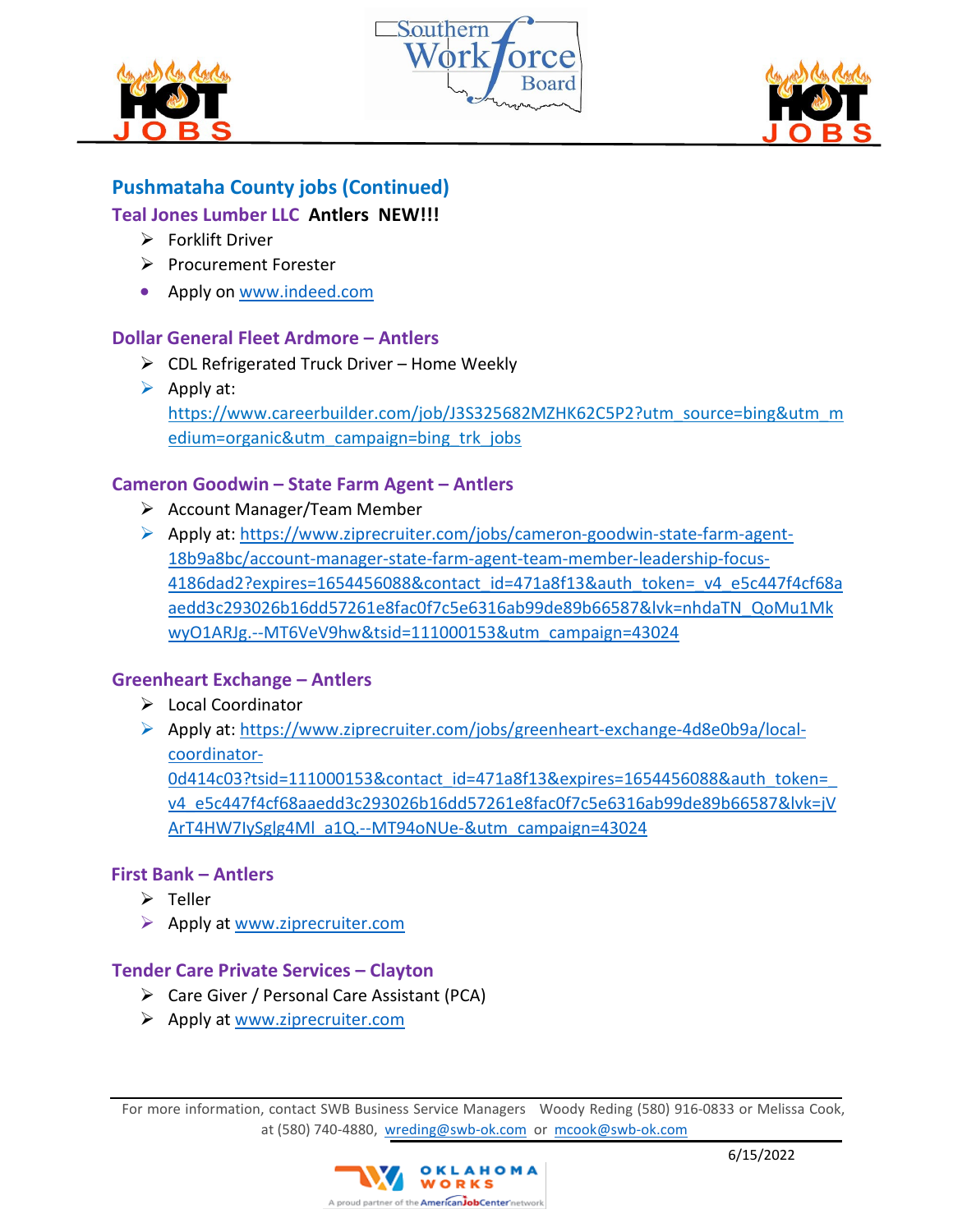





# **Pushmataha County jobs (Continued)**

## **Pushmataha County Jail – Antlers**

- $\triangleright$  Detention Officer
- Apply at www.ziprecruiter.com

## **Choctaw Nation of Oklahoma – Rattan**

- ▶ CHPP Summer Leadership
- $\triangleright$  Apply at: https://www.bing.com/jobs?q=McCurtain+county+oklahoma+job+openings&go=Search &qs=ds&form=jobl2p&scp=0&c=1